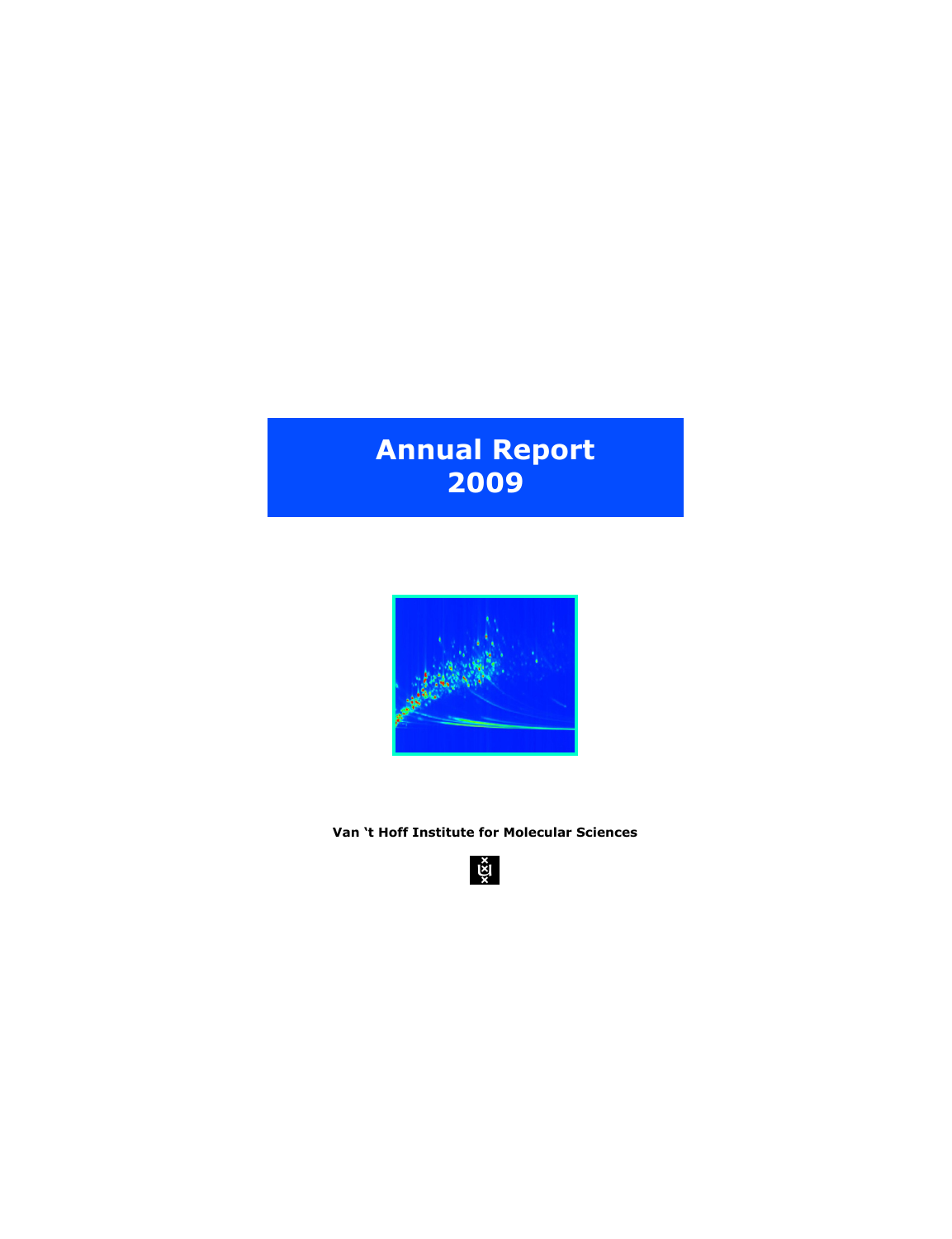# **Colophon**

Van 't Hoff Institute for Molecular Sciences Nieuwe Achtergracht 166 1018 WV Amsterdam The Netherlands Phone: +31 20 525 5265 Fax: +31 20 525 5604 www.science.uva.nl/hims

Editing: R.L.J. Zsom, J.C. van den Heuvel

Cover: GC×GC-ToF-MS chromatogram of a modified cellulose sample

July 2010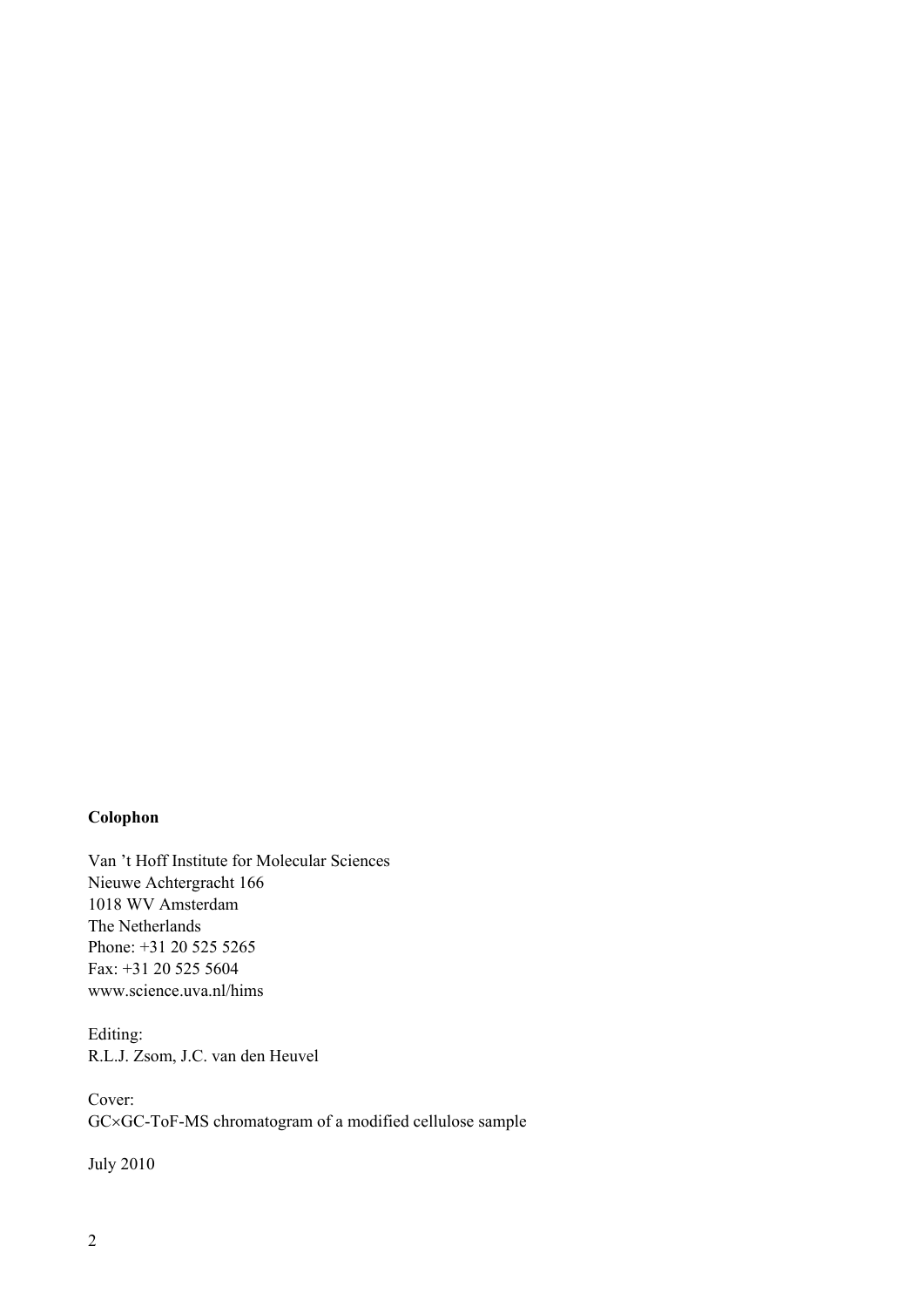# **Table of contents**

| <b>1. General considerations</b> |  |  |
|----------------------------------|--|--|
|                                  |  |  |

# **2. Research themes**

| 2.1. Bio-Molecular Synthesis                                        | 8  |
|---------------------------------------------------------------------|----|
| 2.2. Catalysis                                                      | 9  |
| 2.3. Computational Chemistry                                        | 11 |
| 2.4. Macromolecular and Biosystems Analysis                         | 13 |
| 2.5. Molecular Photonics                                            | 14 |
| 3. Strategy, activities and results                                 | 16 |
| 4. Dissemination of knowledge, valorisation, promotional activities | 19 |
| 5. Management and finances                                          | 21 |
| <b>6. External evaluation</b>                                       | 22 |
| 7. Facts and figures                                                |    |
| 7.1. Personnel                                                      | 24 |
| 7.1.1. Research input                                               | 24 |
| 7.1.2. Scientific staff                                             | 24 |
| 7.2. Research                                                       | 27 |
| 7.3. Finance 2009                                                   | 28 |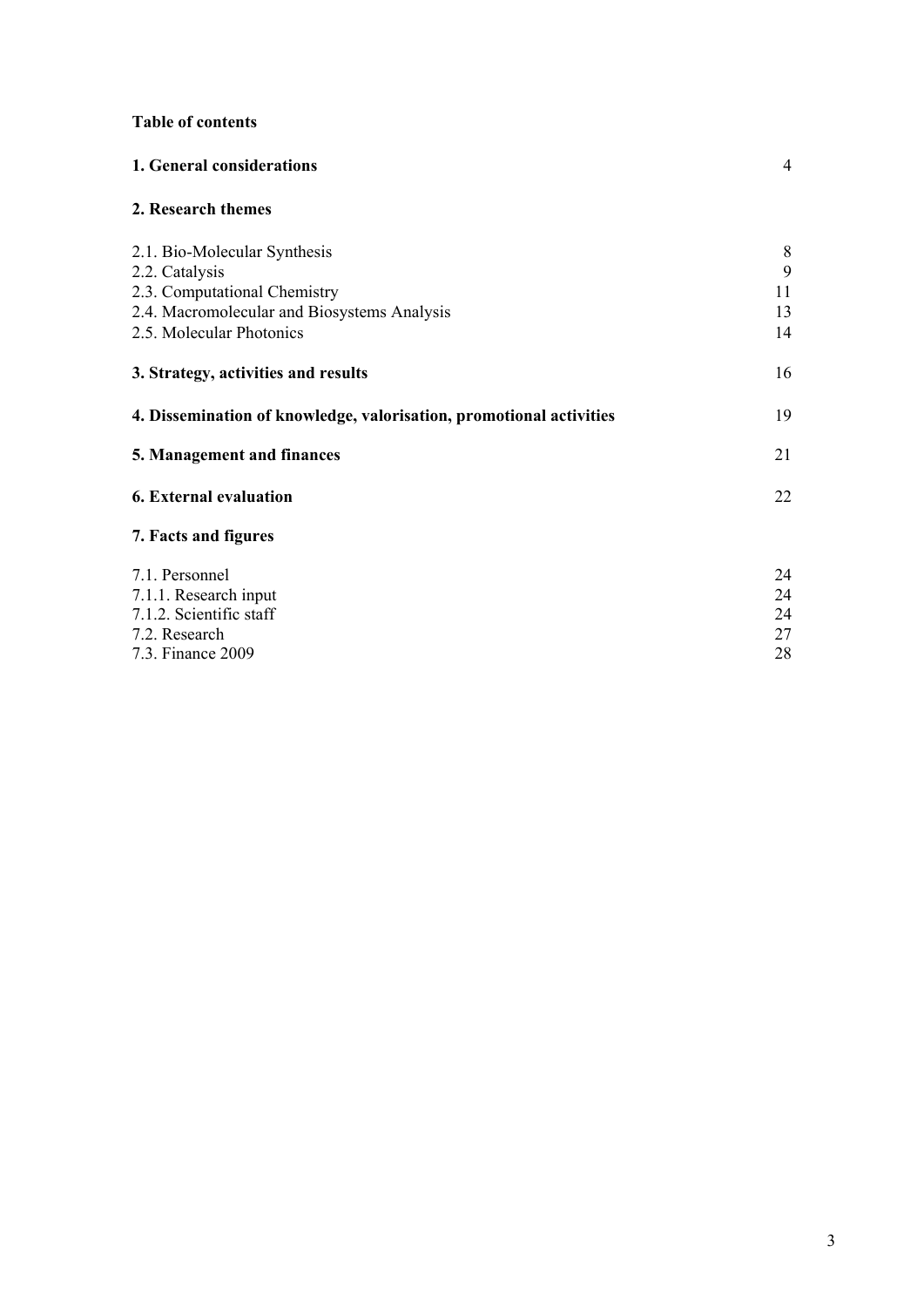#### **1. General considerations**

The year 2009 was a successful year for HIMS. A total of 6,56 M€ external funds was acquired from subsidiaries such as NRSC-C, NWO (including a personnel grant), EU, Senter Novem, CatchBio, etc. The output of HIMS was on a high level in 2009, comparable to 2008. HIMS published 3 papers in absolute top journals (impact factor  $> 15$ ) and 10 papers in top journals (impact factor 10-15). The total number of refereed publications amounted to 169, reflecting the increased personnel input last year, while 16 PhD dissertations were produced.

The work of the HIMS research groups raised national and international publicity, including publications in various newspapers and on various websites. HIMS research highlights, awards and other measures of esteem with a high societal value we are most proud of are the prestigious Eastern American Society (EAS) award for Excellence in Separation Science received by Prof. Peter Schoenmakers in November 2009.



*Prof. Peter Schoenmakers recieves the EAS award 2009* 

Furthermore, in 2009 Prof. Piet van Leeuwen, emeritus professor of Homogenous Catalysis at the UvA, received a Doctor Honoris Causa degree from the Rovira i Virgili University (URV), University of Tarragona, Spain. Additionally he received an ERC Advanced Grant worth 3.5 M€ for research on nanocatalysts; currently he is working at the Institute of Chemical Research of Catalonia (ICIQ) in Tarragona.



*Emeritus Professor Piet van Leeuwen receives the Doctor Honoris Causa degree at the University of Tarragona.* 

Some other highlights to be mentioned are:

- In December 2009 the first HomKat-InCatT mini-symposium was organized at the Science Park Amsterdam. Esteemed national and international speakers presented recent innovations and developments in the field of homogeneous catalysis.
- In November 2009 Dr. Bas de Bruin presented the lecture *From Hammer to Scalpel: New Bio-Inspired Tools for Sustainable Catalytic Processes* in the framework of the Faculty colloquium series.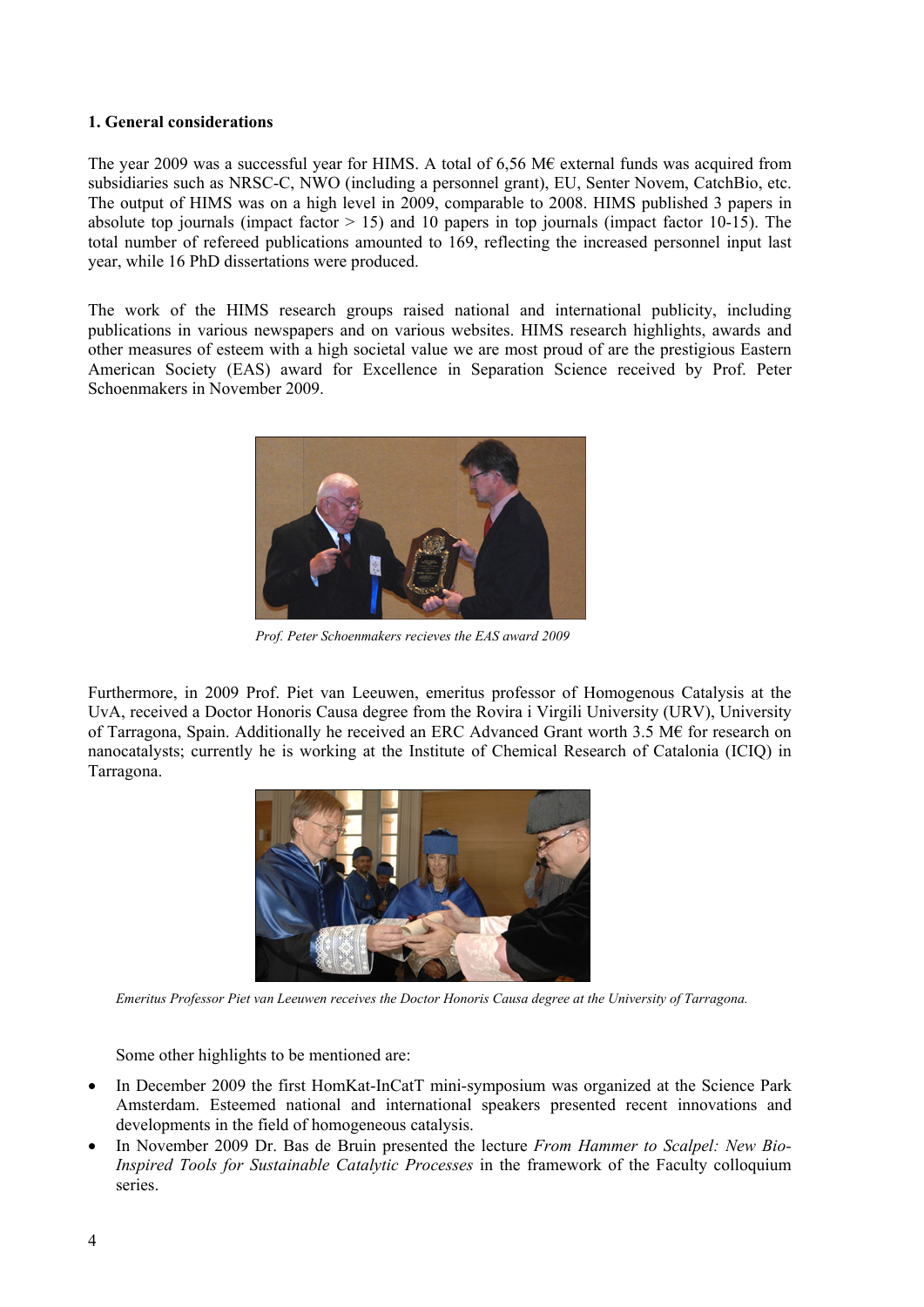On May 14, 2009, Prof. Peter Timmerman, professor in Protein mimetic chemistry (Bio-molecular Synthesis) gave his inaugural lecture entitled *Therapeutisch vaccin mogelijk toepasbaar bij behandeling kanker*.



*Prof. Peter Timmerman*

- Prof. Joost Reek (Catalysis) was highlighted in Angewandte Chemie because he published his  $10<sup>th</sup>$  article since 2000 in this prestigious journal.
- Prof. Joost Reek (Catalysis) and Prof. Fred Brouwer (Molecular Photonics) and co-workers published a possible breakthrough article in the top journal Proceedings of the National Academy of Sciences (PNAS) on photocatalysis for the production of molecular hydrogen. The work was also highlighted on Kennislink.NL and the UvA website.
- Dr. Jan van Maarseveen (Bio-Molecular Synthesis), presented a lecture during the diner of the University Board, and attended by minister Ter Horst, on the occasion of the opening of the academic year.



- The University of Amsterdam and the VU University started the Amsterdam Graduate School of Science (AGSS) in which they share all beta-master programmes, including all chemistry masters.
- The FDA has accepted Apaziquone (EOquin®), a medicine for bladder cancer synthesized at HIMS many years ago, under its fast track program.
- UvA/HIMS) is the first university in The Netherlands that became a partner of the European centre for EChemTest, a database that can be used to test knowledge and capabilities according to the Eurocurriculum Chemistry. The EChemTest was developed by the European Chemistry Thematic Netwerk Association (ECTNA), of which UvA is a member.
- As from March 2009 the registration and purchasing programme for dangerous substances and gases 'TRACELAB' was fully operative.
- Prof. Gadi Rothenberg cs. published an article on *Chiral imprinting of palladium with cinchona alkaloid* in Nature Chemistry.
- Nicole Fransen, PhD researcher in the group Reek, received a poster prize at the DPI annual meeting 2009.



*Chiral palladium metal*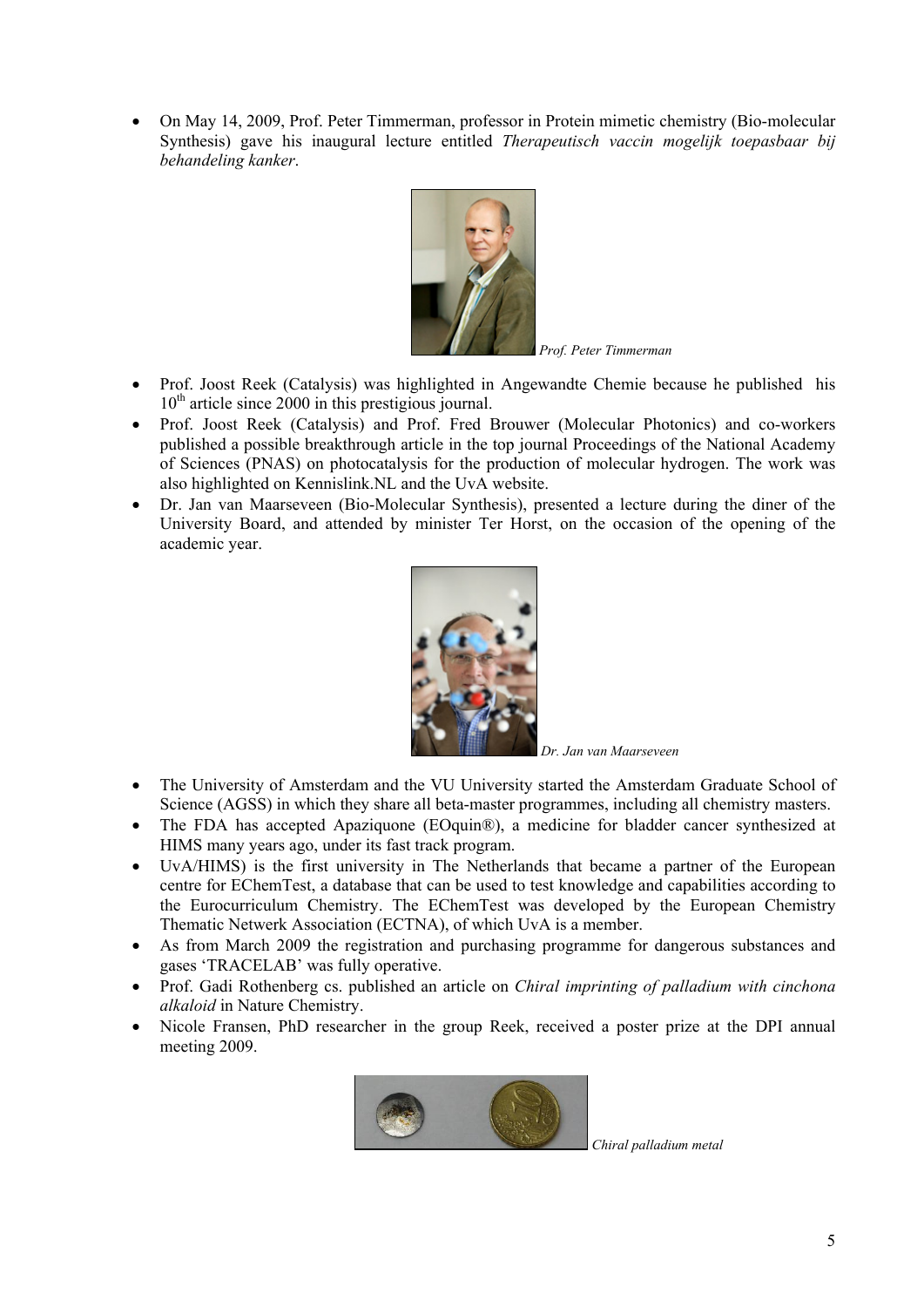Since 2006, the year of introduction of the new integral costs allocation model of the university board, the financial position of HIMS has much improved, reflecting the foreseen effect of the reorganization of the chemistry department that took place in the years 2002-2004. HIMS finished the year 2009 with a positive financial result of +0.05 M $\hat{\epsilon}^1$  $\hat{\epsilon}^1$ , as it did in 2008 (+0.9 M $\epsilon$ ), 2007 (+0.5 M $\epsilon$ ) and 2006 (+0.3 M€).

Notwithstanding the positive results of the years 2006-2009, however, the financial prospects of HIMS and the faculty are uncertain as a consequence of budget reductions both from the ministry and the university board to be realized in the years 2009-2012. In 2009 HIMS was confronted with a budget reduction of the structural university budgets of  $10\%$  (1 M $\epsilon$ ) for the years 2009-2012. On request of the dean HIMS formulated a plan *Chemie Financieel Duurzaam* in order to realize a cost reduction of equal size. This plan was judged positively by the faculty and comprises cost reductions by early retirements and discontinuation of the röntgen diffraction activities, and increased revenues from the realization of more PhD theses and the Sectorplan Natuurkunde & Scheikunde (SNS).

As a direct consequence of the plan *Chemie Financieel Duurzaam*, several important new scientific staff appointments could be realized in 2009, resulting in an increase in scientific staff members. We strongly hope to continue this positive trend for 2010 by the appointment of a new professor in *Complex Molecular Simulations*. The following appointments of permanent personnel through direct funding  $(1^e$  geldstroom) were effected in 2009:

- Dr. S. Woutersen was appointed as UHD in the group Profs. Buma and Brouwer
- Dr. G. Vivo Truyens was appointed as UD in the group of Prof. Peter Schoenmakers
- Dr. N.R. Shiju was appointed as UD in the group of Prof. Gadi Rothenberg
- Dr. D. Dubbeldam was appointed as UD in the group of Prof. Peter Bolhuis



*Dr. Sander Woutersen* 

Other important appointments realized in 2009:

- Prof. H. Bakker was re-appointed for 5 years (0.0 Fte) as professor in *Ultrasnelle Spectroscopie van Moleculen in de Gecondenseerde Fase* in the group Buma of the theme Molecular Photonics.
- Prof. J. Oomens was appointed for 5 years (0.2 Fte) as professor in *Action Spectroscopy* in the group Buma of the theme Molecular Photonics.
- Additionally Dr. D. Hetterscheid and Dr. S. Grecea, both NWO-Veni laureates, joined the staff of the institute.



*Prof. Jos Oomens*

<span id="page-5-0"></span> $\overline{a}$ 1 The (unexpected) difference in financial results 2009 and 2008 is still under investigation by the financial department of the faculty.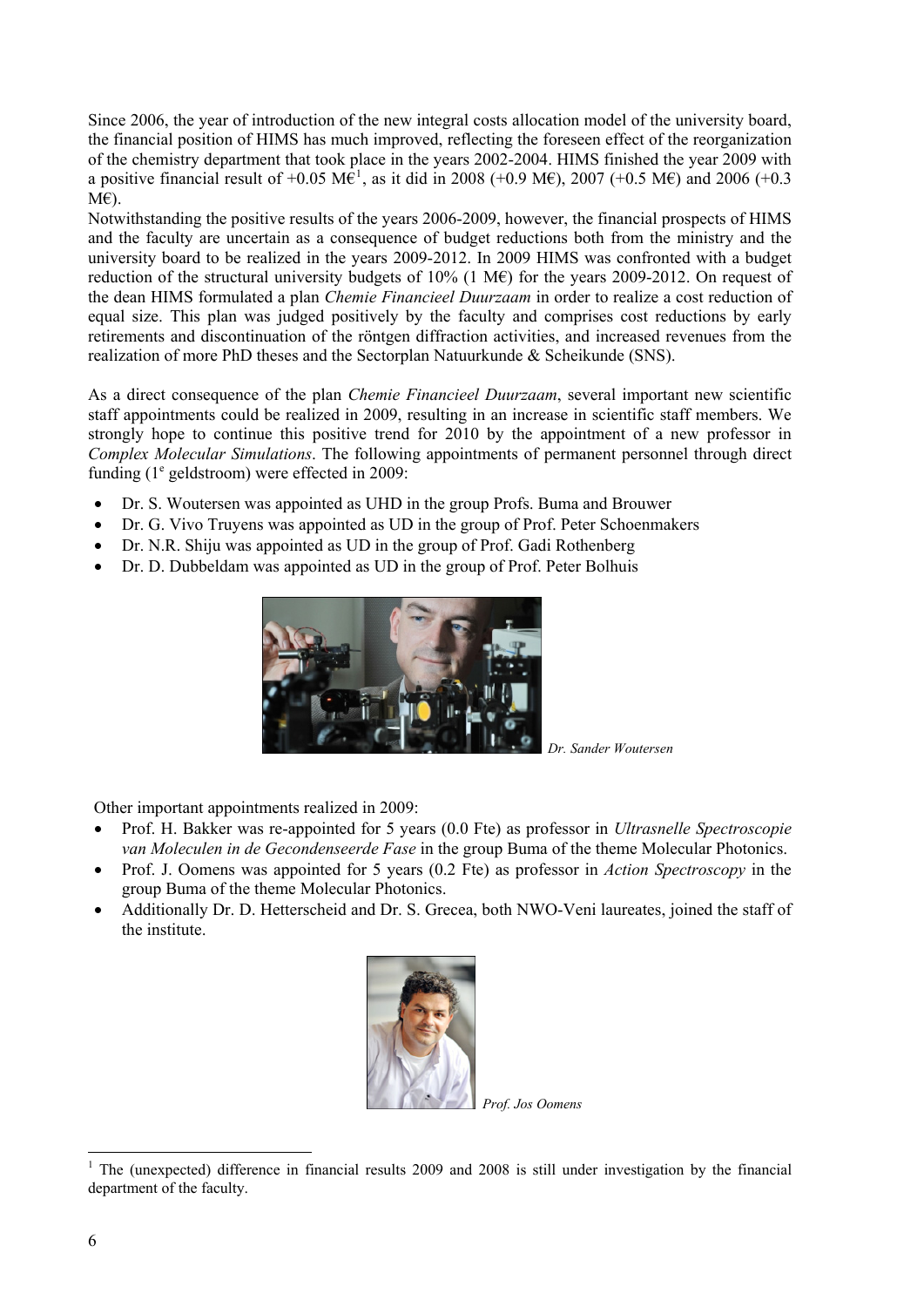During the last decade the research activities of the röntgen diffraction group of HIMS have mainly focused on the analysis of polycrystalline materials. Due to budgetary restrictions within the faculty it was decided in 2009 to discontinue the röntgen diffraction activities in 2010 as a part of the cost reduction plan *Chemie Financieel Duurzaam*.

The year 2009 again turned out to be very successful in terms of external fund raising; a total of 6,56 M€ was acquired from important old and new subsidiaries:

- The National Research School Combination-Catalysis (NRSC-C) was recently re-accredited for the period 2009-2013. In 2008 HIMS received a total of 2.7 M $\epsilon$  for new projects (groups Reek, Elsevier, Hiemstra, Rothenberg and Wever).
- Dr. Hetterscheid, member of the Catalysis theme (group Reek) received a NWO-Veni grant for his research project *Fuel from Water*.
- NWO-ACTS (Advanced Chemical Technologies for Sustainability) awarded the groups of Profs. Rothenberg and Reek 0.41M€ for their projects *Duurzaam proces voor het maken van propeen met een zuurstofspons* and *Uitgekiende metaal complexen voor de activering van Ammoniak: op weg naar de hydroaminering van alkenen met NH3.*
- The Smart Mix initiative CatchBio, a joint eight-year industry/academia research program in the field of catalytic biomass conversion, has awarded the groups of Prof. Rothenberg (HIMS) and Dr. Van Haveren (WUR) 1.1 M€ to carry out research on the catalytic valorisation of lignin to key phenols and aromatics.
- Prof. Rothenberg, Solarix BV, and Yellow Diesel BV (UvA) have received a 1 M€ subsidy from the Dutch Ministry of Economic Affairs for the development of new biofuels, as part of the EOS KTO program (short term energy research).

After many years of decreasing numbers, the scientific staff numbers in 2009 increased further with 20.2 fte (increase in 2008 compared to 2007: 4.6 fte). The number of externally funded PhD students and Postdocs in 2009 (122.9 fte), by funding originating from the Research Schools NRSC-C, NWO-CW/STW/FOM, and EU, ERC, BSIK/NanoNed, CatchBio and Industry, was also higher than the forgoing years (102.6 fte in 2008, 93.3 fte in 2007). Since the number of 33 vacancies at 01-01-2010 was exceptionally high (including vacancies for various staff positions), a further increase in external research funding (and scientific staff members) is expected in 2010.

At this moment the Van 't Hoff Institute for Molecular Sciences is housed in four different buildings located at the Roeterseiland complex, which is far from ideal. Obviously, HIMS is looking forward to the realization of the new buildings that will unite HIMS with the complete Faculty of Science on one location at the Science Park in the Watergraafsmeer. The laboratories for the research groups of Macromolecular and Biosystems Analysis, Computational Chemistry, Molecular Photonics, Biocatalysis (group Wever) and Röntgen Diffraction are planned in the second phase on two floors of the new building  $\overline{D}$ . For these groups 1566 m<sup>2</sup> lab space will be available. Most offices and sitting rooms and the lecture halls are located in the separate grey building in the middle, all on a very short distance from the lab-space. The research groups for Catalysis and Organic Synthesis (group Hiemstra), including the NMR-facilities, will be housed in a separate three floor building with  $2052 \text{ m}^2$  available for the laboratories only. This renovated building is attached on one side to the main building in which the other HIMS research groups will be located, and on the other side to the bachelor student laboratories. The completion of this project is to be expected in September 2010. In this way the curriculum year 2010-2011 can start simultaneously on the same area for the complete Science Faculty.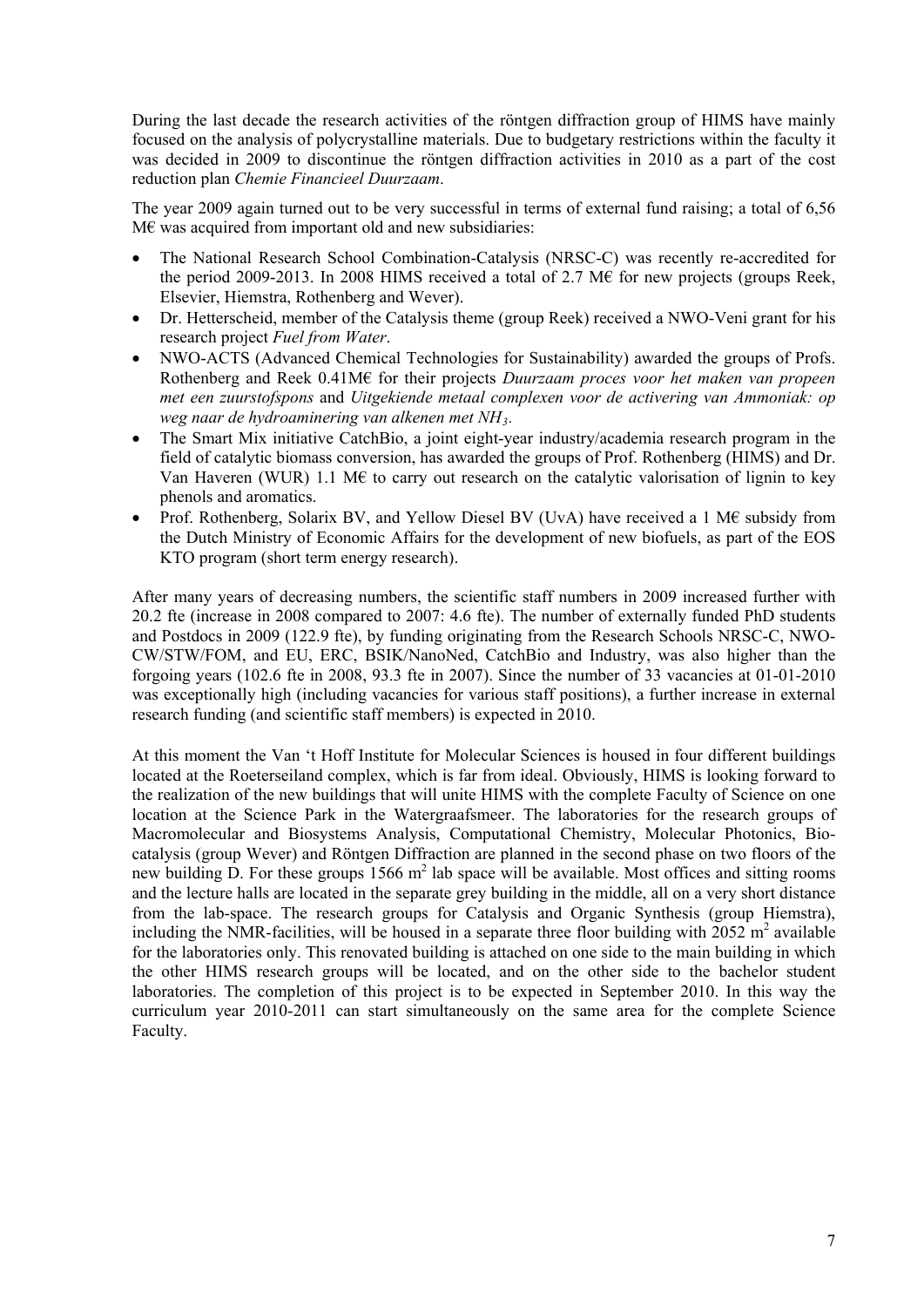## **2. Research themes**

#### **2.1. Bio-Molecular Synthesis**

Two groups represent this research theme within HIMS, the Synthetic Organic Chemistry group and the Biocatalysis group. Their research is directed at the development of efficient and selective, diversity-oriented synthetic methodology, in particular organocatalytic and biocatalytic procedures, and the target-oriented preparation of molecules of relevance in chemistry, biology and medicine.

#### *Synthetic Organic Chemistry*

Four different topics of synthetic research can be distinguished:

*Synthetic methodology development*. Our work in iminium ion chemistry has resulted in the synthesis of several allenic lactams which were cyclized in the presence of a homogeneous gold catalyst to bicyclic drug-like molecules, among which the natural pyrrolizidine alkaloid heliotridine in enantiopure form.

*Target-oriented synthesis.* Our research towards the total synthesis of the terpenoid solanoeclepin A should eventually lead to simple active analogues useful in the fight against potato cyst nematodes as parasites in potato production. In 2009 the full carbon skeleton of the eastern section of the natural product was completed in enantiopure form, supported by an X-ray crystal structure determination.

*Organocatalysis.* Chiral biarylphosphoric acids were used to catalyse Pictet-Spengler reactions to prepare b-carbolines in high ee's. This method was applied in the first total synthesis of the indole alkaloid (-)-arboricine.

*Chemical biology.* Based on the azide-alkyne cycloaddition, tools for proteomics research were developed. Selective sequestering of azide-labeled peptides from extremely complex mixtures allowed the characterization of these peptides by mass-spectrometry revealing the proteins from which they originated.

## *Biocatalysis*

The group focuses on the use and development of biocatalysts in synthetic organic chemistry as an alternative for existing chemical procedures. A four enzyme one-pot cascade reaction was developed by which is was possible to synthesize a wide variety of non-natural carbohydrates starting from glycerol and a variety of aldehyde, using pyrophosphate as an energy rich phosphorylating agent to drive the reaction to completion. Directed evolution was used to modify the enzymes involved. The antimicrobial and antiviral effect of the vanadium chloroperoxidase and a mutant obtained by directed evolution was also investigated.

#### *Key publications and dissertations*

- M.J. Wanner, R.N.A. Boots, B. Eradus, R. de Gelder, J.H. van Maarseveen, H. Hiemstra. Organocatalytic enantioselective total synthesis of (-)-arboricine, Org. Lett. 11, 2579-2581 (2009)
- A.C. Breman, J. Dijkink, J.H. van Maarseveen, S.S. Kinderman, H. Hiemstra. Expedient pyrrolizidine synthesis by propargylsilane addition to N-acyliminium ions followed by goldcatalyzed  $\alpha$ -allenyl amides cyclization, J. Org. Chem. 74, 6327-6330 (2009)
- 1. R.J. Detz. Triazole-based P,N ligands; discovery of an enantioselective propargylic amination reaction, Dissertation UvA, 17.04.2009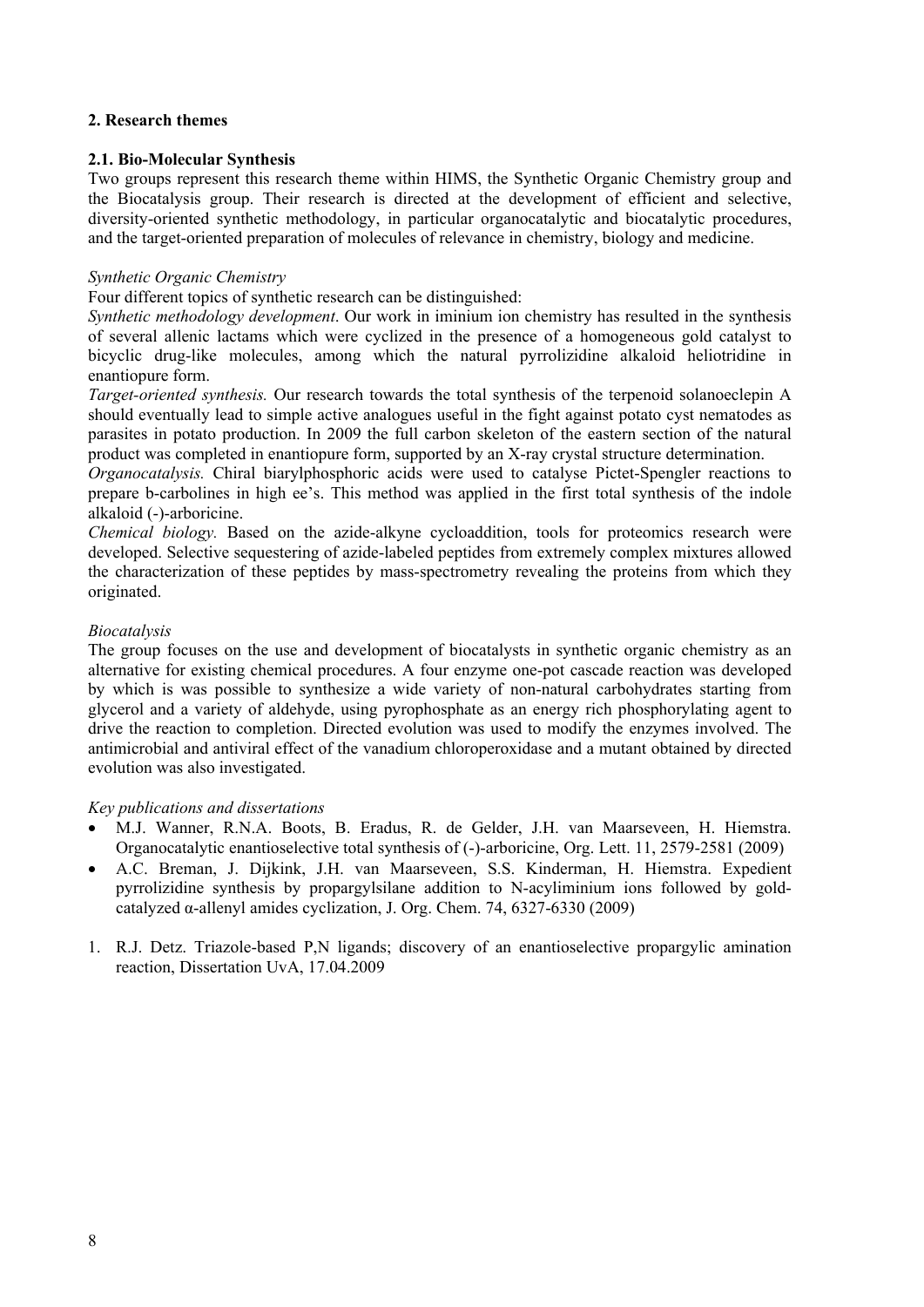# **2.2. Catalysis**

The catalysis theme consists of three research groups, *Organometallic chemistry and catalysis* (Prof. Elsevier), *Homogenous and supramolecular catalysis* (Prof. Reek), and *Heterogeneous catalysis and sustainable chemistry* (Prof. Rothenberg), while there are catalysis activities in the other themes as well. The major objective of the catalysis groups is the development of new catalytic processes, which eventually contribute to the development of sustainable chemical processes. For the next decades it will also be important to develop new catalytic processes using renewals as feedstock. The Elsevier group explores novel organometallic chemistry, and devises new catalytic reactions based on this knowledge. Important reactions include CH activation, selective hydrogenation and C-C bond forming. The Reek group uses ligand design, supramolecular strategies and bio-inspired approaches to arrive at novel catalytic processes. The research spans from fundamental to applied catalysis, the latter in collaboration with industry and via the spin-off companies. The group of Prof. Rothenberg focuses on the discovery and optimization of catalysts for the clean synthesis of bulk and fine chemicals, using computational and experimental methods. Applications include clean energy (bio-diesel production, fuel cells, emission reduction), improved catalytic routes to bulk chemicals  $(C_1-C_6$  chemistry), and waste minimization in fine chemicals manufacturing. In 2009 a new UD started in de group of Rothenberg, while Dr. Hetterscheid received a VENI grant to start research in the area of photocatalytic processes for green energy applications in the group of Prof. Reek.

# *Research highlights*

- A series of air-stable zero-valent Pd complexes with dissymmetric bidentate N-heterocyclic carbene-amine ligands has been reported by the Elsevier group. These compounds readily enter into catalytic cycles such as (transfer) hydrogenation of unsaturated compounds, thus circumventing induction periods in catalysis. The amine function in the ligand enabled highly stereoselective transfer hydrogenation catalysis in the absence of the normally required additional base. As such this contributes to 'zero-waste' processes.
- The Reek group reported the first bimetallic rhodium catalyst that is both active and very selective in the industrially important asymmetric hydrogenation reaction. In natural enzymes this is accomplished by multi-metallic catalytic groups. The new class of adaptive ligands were shown to give bimetallic species in which the ligand in the anionic form bridges the two metal centers. As these complexes appeared stable during the reaction, their unrivalled selectivity represents a breakthrough in this area.
- The supramolecular ligand approach, in which bidentate ligands are made by self-assembly of functionalized building blocks, has been explored for several years in the Reek group. It now has been demonstrated that interaction between functional groups of the ligand and the substrates can lead to enhanced selectivities. This finding will lead to new tools for catalyst design*.*
- The Reek group reported a self-assembled supramolecular complex in which porphyrin chromophores are associated to a Fe-S cluster similar to the active site of a natural hydrogenase. Light absorbed by the chromophores enabled to convert protons into molecular hydrogen. Such a light-driven uphill reaction represents an important breakthrough for the technology of artificial solar fuels.
- The first-ever synthesis of a chiral Pd metal was reported by the Rothenberg group. We have succeeded in making and characterising a piece of pure palladium the size of a 10-cent coin, that is chiral. This may even change the definition of chirality, which up to now had no meaning for metals. This groundbreaking discovery was published in Nature Chemistry and featured in several international magazines and newspapers, including Chemistry World, C&EN, Chemistry & Industry and Het Parool.
- In collaboration with the Mirodatos group in Lyon, the Rothenberg group showed that mixed metal oxide catalysts can generate hydrogen gas from methane in conventional power plants. This pragmatic concept was featured in the New Scientist and received worldwide attention.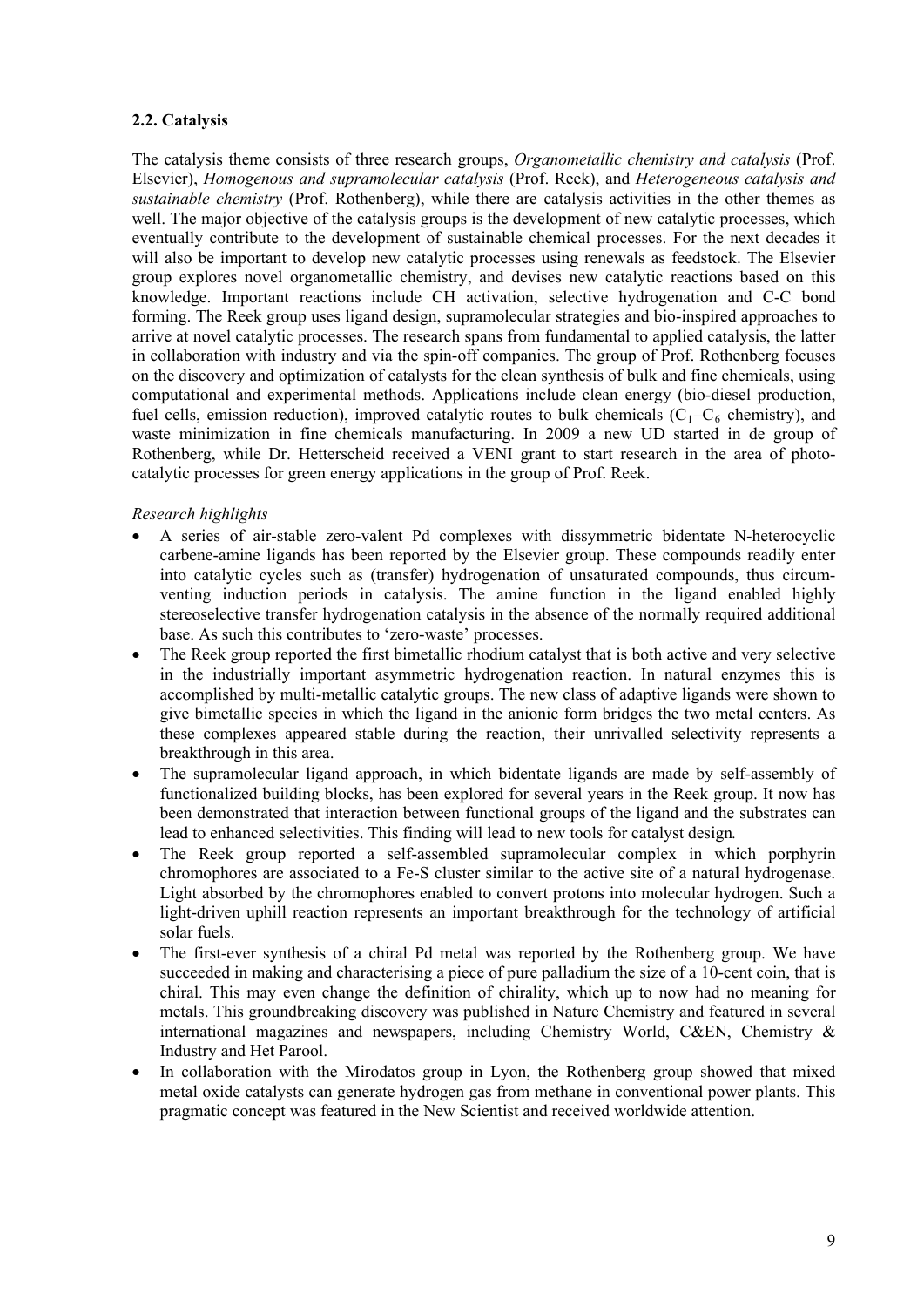#### *Key publications and dissertations*

- F.W. Patureau, S. de Boer, M. Kuil, J. Meeuwissen, P.-A, R. Breuil, M.A. Siegler, A. L. Spek, A.J. Sandee, B. de Bruin, J.N.H. Reek, Sulfonamido-Phosphoramidite Ligands in Cooperative Dinuclear Hydrogenation Catalysis. J. Am. Chem. Soc. 2009, 131, 6683-6685
- A.M. Kluwer, R. Kapre, F. Hartl, M. Lutz, A.L. Spek, A.M. Brouwer, P.W.N.M van Leeuwen, J.N.H. Reek Self-assembled Biomimetic [2Fe2S]-Hydrogenase Based Photocatalyst for Molecular Hydrogen Evolution, PNAS, 2009, 26, 10460
- P.-A. Breuil, F. W. Patureau and J. N. H. Reek, LEUPhos: Single hydrogen-bonded supramolecular ligands for highly selective rhodium-catalyzed hydrogenation of methyl 2 hydroxymethylacrylate and its derivatives, Angew. Chem. Int. Ed., 2009, 48, 2162
- L. Durán Pachón, I. Yosef, T.Z. Markus, R. Naaman, D. Avnir and G. Rothenberg, Chiral imprinting of palladium with cinchona alkaloids. Nature Chemistry, 2009, 1, 160-164
- J. Beckers, C. Gaudillere, D. Farrusseng and G. Rothenberg, Marrying gas power and hydrogen energy: A catalytic system for combining methane conversion and hydrogen generation, Green Chem., 2009, 11, 921-925
- D.G.H. Hetterscheid, J.I. van der Vlugt, B. de Bruin, J.N.H. Reek, Water splitting by cooperative catalysis, Angew. Chem. Int. Ed. 2009, 48, 8178-8181
- B. de Bruin, W.I. Dzik, S. Li, B.B. Wayland, Hydrogen-Atom Transfer in Reactions of Organic Radicals with  $[Co<sup>H</sup>(por)]$ . (por=Porphyrinato) and in Subsequent Addition of  $[Co(H)(por)]$  to Olefins. Chem. Eur. J, 2009, 15(17), 4312-4320
- G. Berthon-Gelloz, B. de Bruin, B. Tinant, M.I. Marko, Structure and Reactivity of a Unique Y-Shaped Tricoordinate Bis(silyl)platinum(II)-NHC Complex, Angew. Chem. Int. Ed., 2009, 48(17), 3161-3164
- R. Wolf, J.C. Slootweg, A.W. Ehlers, F. Hartl, B. de Bruin, M. Lutz, A.L. Spek, K.A. Lammertsma, Phosphorus Analogue of Bis(h 4-cyclobutadiene)iron(0). Angew. Chem. Int. Ed., 2009, 48(17), 3104-3107
- M.R. Eberhard, B. van Vliet, L. Durán Páchon, G. Rothenberg, G. Eastham, H. Kooijman, A.L. Spek, C.J. Elsevier. A Simple Building-Block Route to (Phosphanyl-carbene)palladium Complexes via Intermolecular Addition of Functionalised Phosphanes to Isocyanides. Eur. J. Inorg. Chem., 2009, 1313-1316
- 1. A.V. Gaikwad, Nanocatalysts: properties and applications, dissertation UvA, 17.02.2009
- 2. J. Beckers, Solid oxygen reservoirs for selective hydrogen oxidation, dissertation UvA, 22.09.2009
- 3. B. Swennenhuis, Self-assembly, characterization and properties of novel polynuclear catalysts, dissertation UvA, 28.05.2009
- 4. F. Dorro, Phosphacycle containing ligands, dissertation UvA, 30.06.2009
- 5. J. Meeuwissen, Urea-functionalized phosphorus ligands in transition metal catalysis, dissertation UvA, 2.12.2009
- 6. F. Patureau, Sulfonamido-phosphorus ligands, and their application in cooperative transition metal catalysis, dissertation UvA, 2.12.2009
- 7. P.-A. Brieul, Monodentate supramolecular dynamic phosphoramidite ligands based on amino acids in asymmetric hydrogenation reactions, dissertation UvA, 4.12.2009
- 8. J. Flapper, Nickel and palladium complexes of pyridine-phosphine ligands: synthesis, characterization and ethene oligomerization, dissertation UvA, 05.02.2009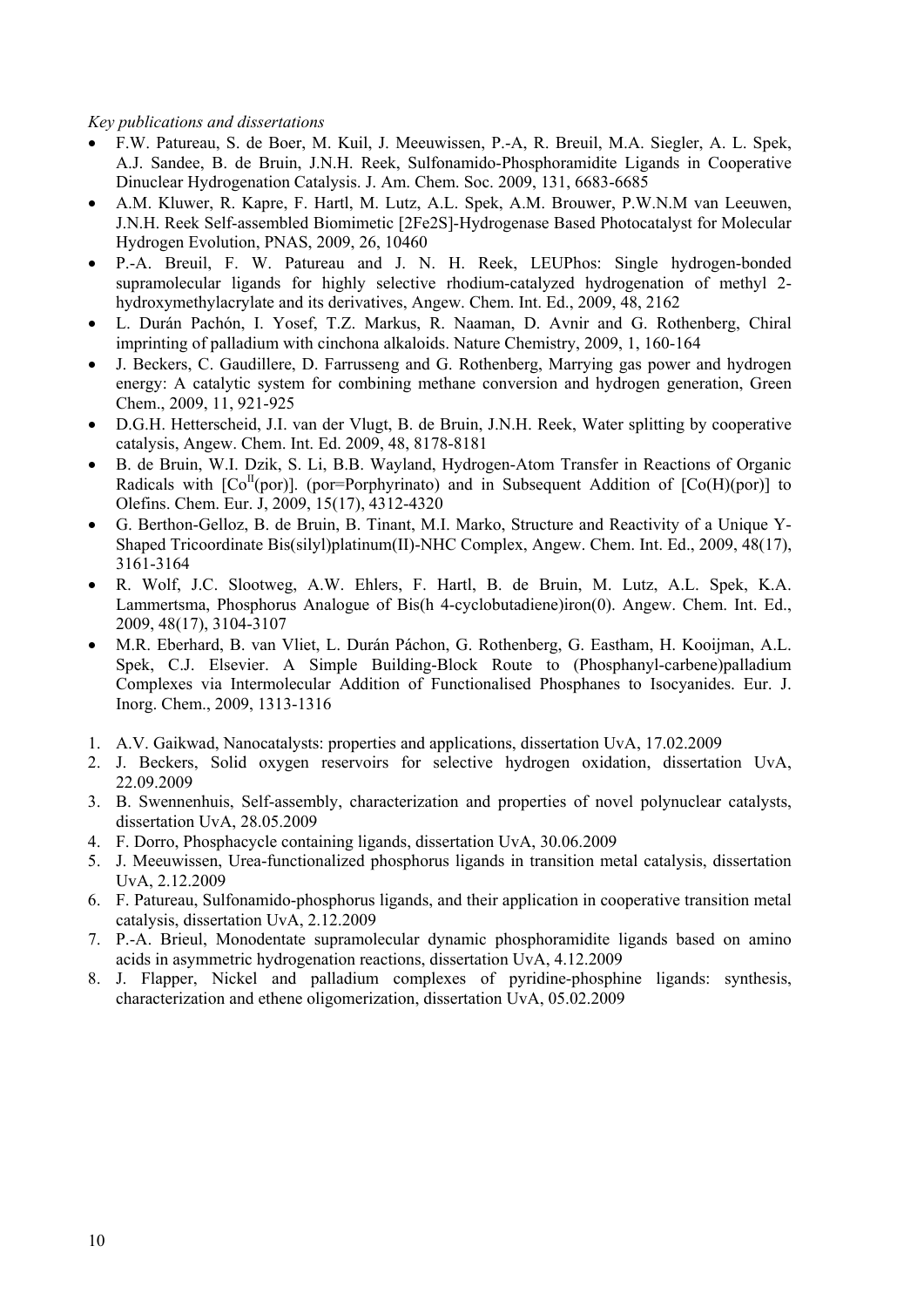#### **2.3. Computational Chemistry**

Developments in computational chemistry focus on simulating more complex systems on increasingly longer time- and length scales. This trend is facilitated both by the continuous increase of computing power, and, more importantly, the application of new theoretical concepts and development of novel efficient computational methods. One of the important aspects is to use a hierarchical approach: linking simulation techniques for different time and length scales. The Computational Chemistry group is one of the few molecular simulation groups in the world that have expertise on all relevant length and time scales. It spans the full range from the molecular quantum level up to the macroscopic scale and its expertise involves both the development of novel methods as well as its application to arrive at fundamental understanding of a wide range of complex phenomena of chemical, physical, and biological nature.

To strengthen our national and international position we have been actively involved in creating the Amsterdam Center of Multiscale Modelling (ACMM) and the Dutch node of Centre Européen de Calcul Atomique et Moléculaire (CECAM). The ACMM combines the expertise of the computational chemistry group at HIMS with that of the theoretical chemistry group of Baerends at the VU, and the computational biophysics group at FOM-AMOLF. Together with the Lorentz Center the ACMM has become a key part of the Dutch CECAM node reflecting the recognition as an internationally renowned centre of computational expertise of all length and time scales relevant for chemistry and related fields in physics and biology.

#### *Research highlights*

The group has kept a strong record in modelling complex phenomena in chemical, physical, and biological systems. A selection of the major achievements is given below. The group has been also successful in acquiring 1.2 M€ external funding for research projects via a FOM-Academic Program (Proton mobility in confinement), a FOM-Industrial Partnership Program (Bio-related materials) and the Netherlands Nanoinitiative program.

*Nanoporous media.* The design and development of many emerging separation and catalytic process technologies require a proper quantitative description of diffusion of mixtures of guest molecules within meso- and microporous structures. With the aid of extensive data sets of molecular dynamic simulations of unary and mixture diffusion in a wide variety of materials such as zeolites, metalorganic frameworks, covalent organic frameworks, carbon nanotubes, and cylindrical silica pores with a diverse range of pore topologies and pore sizes, we derive a molecular-level understanding of the various coefficients that arise in the phenomenological Maxwell-Stefan diffusion formulation. This also demonstrates how a molecular level understanding aids separation and reaction process development. The silicate oligomerization reaction is key to zeolite synthesis. Numerous studies have addressed the physical chemistry of silicate oligomers in the prenucleation stage of siliceous zeolite formation, but the molecular details of the process are still not clear. We have studied silica condensation reaction in aqueous solution with and without the presence of counter ions using abinitio molecular dynamics simulations. We have found that contact with  $Li<sup>+</sup>$  as well as NH<sub>4</sub><sup>+</sup> increases the activation energies of the dimerization step compared to the situation in the absence of counterions, and that the presence will increase the relative formation rate of larger oligomers.

*Dynamics and structure of (biological) macromolecule.* Triblock copolymers consisting of a middle silk-like block flanked by two hydrophilic end blocks that assume a random conformation in aqueous solution at all pH spontaneously assemble into micrometre long fibres at low pH. We revealed the molecular structure of the stacked middle blocks by extensive replica exchange molecular dynamics simulations, and predict the thermodynamically stable conformation of the middle block to be a ß-roll. This ß-roll is not inconsistent with the circular dichroism spectra in water, and directly explains the width of the fibres in water, as deduced from small angle X-ray scattering. These findings explain the conformational properties of net uncharged middle silk-like block in water, and provide a rationale for the solvent-dependency of the molecular conformation of silk-like Gly-Ala repeats in general. They may thus facilitate the design of new self-assembling silk-like materials with novel functionality.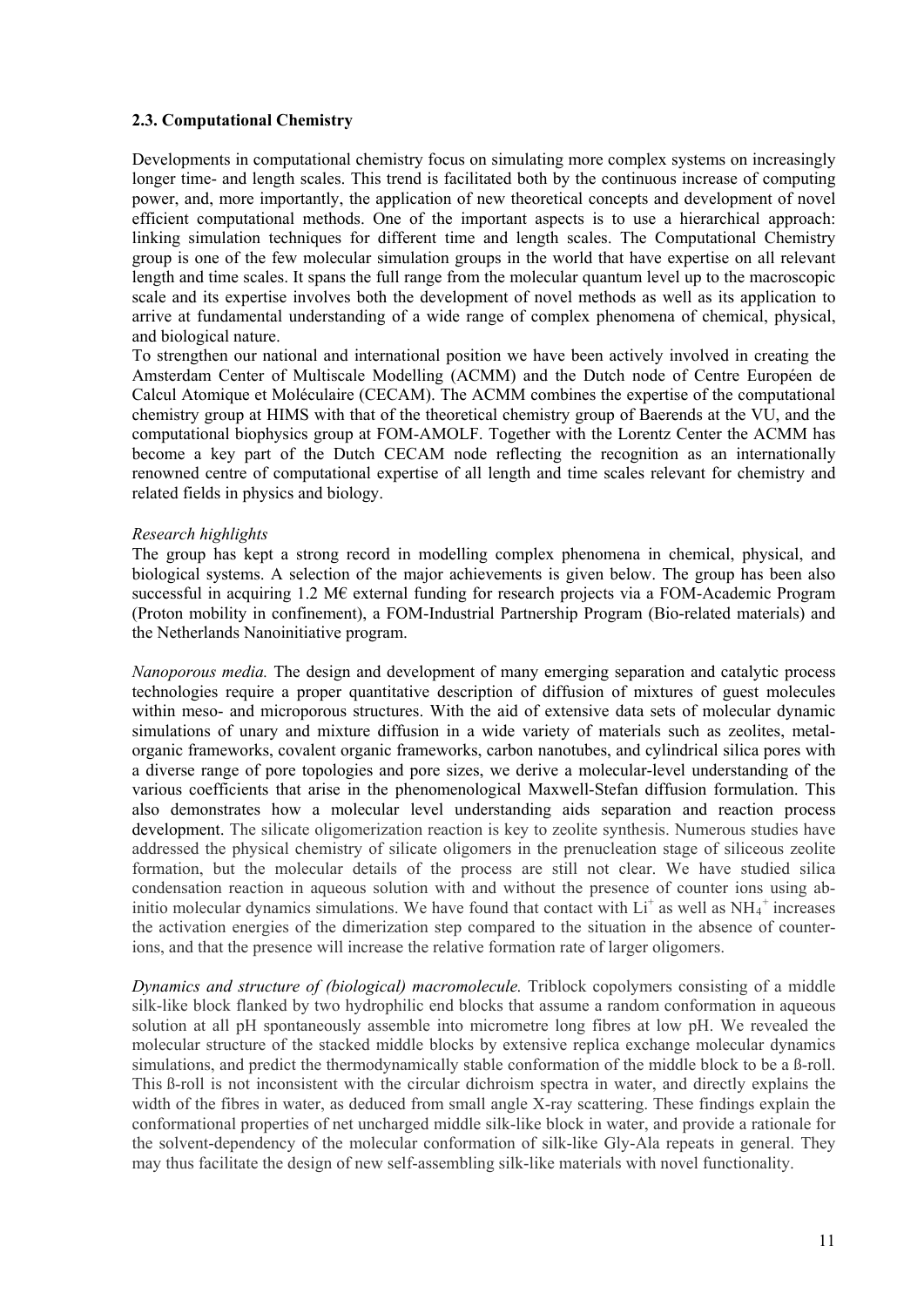*Methods for simulation complex systems.* Hydrogen bonds play an important role in stabilizing (meta-)stable states in protein folding. Hence, they can potentially be used as a way to bias these states in molecular simulation methods. We developed a novel hydrogen bond switching (HS) method that involves a Hamiltonian replica exchange molecular dynamics scheme that shuffles and reorders hydrogen bonds in the protein backbone. Extensive validation of the HS method showed that it provides an efficient way to sample the conformational space of a protein, without requiring knowledge of the folded states beforehand.

Together with the group of Visscher (VU) we have developed an accurate adaptive multiscale molecular dynamics method that treats the chemically reactive regions at the quantum mechanical level and inert embedding regions at lower levels of accuracy, while at the same time molecules are allowed to flow across the border between active and inert embedding regions. This scheme affords accurate investigation of chemical reactions in solution.

*(Bio)polymers in flow.* Microscopic semiflexible filaments suspended in a viscous fluid are widely encountered in biophysical problems. The classic example is the flagella used by microorganisms to generate propulsion. Simulating the dynamics of these filaments numerically is complicated because of the coupling between the motion of the filament and that of the surrounding fluid. We developed an approach where the fluid motion is modelled by using Stokeslets distributed at equal intervals along the model filament. We show that, with an appropriate choice of the hydrodynamic radii, one can recover accurate hydrodynamic behavior of a filament with a finite cross section without requiring an explicit surface. We use the model to compare with analytic theory of filament deformation and rotation in the small deformation limit.

## *Key publications and dissertations*

- J. Juraszek and P.G. Bolhuis, Effects of a mutation on the folding mechanism of beta-hairpin, J. Phys. Chem. B 113, 16184 (2009)
- R. Krishna, Describing the diffusion of guest molecules inside porous structures, J. Phys. Chem. C 113, 19756 (2009)
- A.G. Bailey, C.P. Lowe, I. Pagonabarraga, and M.C. Lagomarsino, Accurate simulation dynamics of microscopic filaments using 'caterpillar' Oseen hydrodynamics, Phys. Rev. E 80, 046707 (2009)
- T. T. Trinh, A. P. J. Jansen, R. A. van Santen, J. VandeVondele and E.J. Meijer, Effect of counter ions on the silica oligomerization reaction, Chem. Phys. Chem. 10, 1775 (2009)
- R. E. Bulo, B. Ensing, J. Sikkema, and L. Visscher, Toward a practical method for adaptive QM/MM simulations, J. Chem. Theory Comput. 5, 2212 (2009)
- M. Schor, A.A. Martens, F.A. deWolf, M.A. Cohen Stuart, and P.G. Bolhuis, Prediction of solvent dependent beta-roll formation of a self-assembling silk-like protein domain, Soft Matter 5, 2658 (2009)
- J. Vreede, J. Wolf, M. G. de Leeuw, and P.G. Bolhuis, Reordering hydrogen bonds using Hamiltonian replica exchange enhances sampling of conformational changes in biomolecular systems, J. Phys. Chem. 113, 6484 (2009)
- 1. J.A. van Meel, A numerical study on the enhancement and suppression of crystal nucleation, dissertation UvA, 20.10.2009
- 2. N. Geerts, DNA-driven assembly of micron-sized colloid, dissertation UvA, 27.11.2009
- 3. A.M. Adiciptaningrum, Phase variation of type 1 fimbriae : a single cell investigation, dissertation UvA, 16.01.2009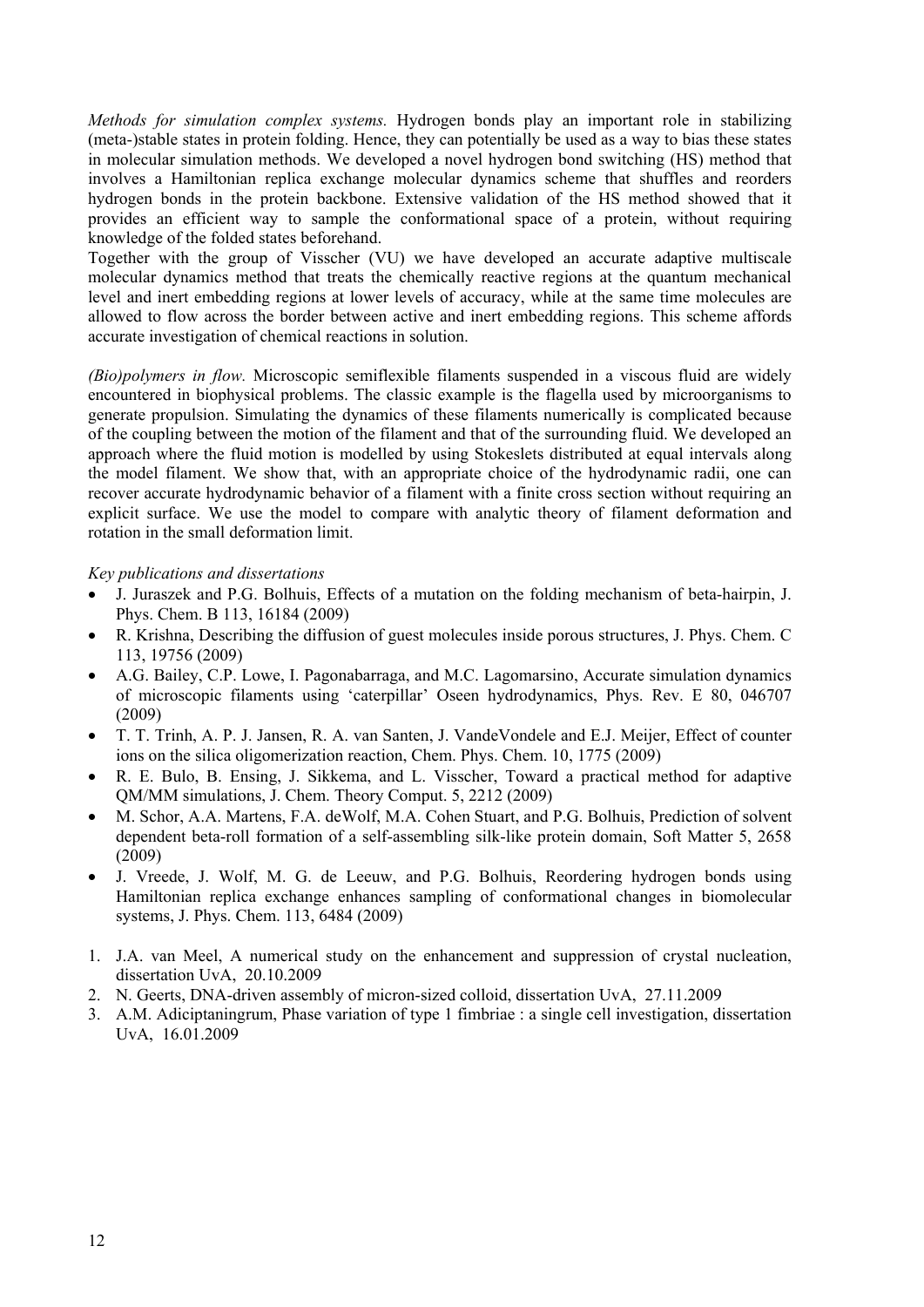#### **2.4. Macromolecular and Biosystems Analysis**

The Analytical Chemistry group is the research cluster of the Macromolecular and Biosystems Analysis theme within HIMS. Originally, the group focused on methods for the separation and characterization of natural and synthetic macromolecules. During the past years the expertise of the group was already used in a widening application field. Typical focus points, such as the development and application of multi-dimensional separations or the miniaturization of analytical instrumentation towards the micro- and nano-scale, were shown to be of interest in various areas outside the polymer world. Projects were initiated directed on e.g., pharmaceutical, clinical and food analysis. The involvement of the group in teaching for the master program Forensic Sciences led to new contacts with the Dutch Forensic Institute and others active in forensic analysis. Many points of common interest were found with these new contacts, and a variety of opportunities for research cooperation were explored, in the beginning mostly as student projects. However, it appeared to be increasingly important to formalize our collaboration in forensic analysis, and therefore the chair of the theme was redefined in 2009 to *Analytical chemistry and its application in forensic analysis*. At the end of 2009 a first research contract sponsored by the NFI was started on forensic explosives analysis (PhD student H. Brust).

## *Research highlights*

An important event in 2009 was the appointment of Dr. Gabriel Vivó-Truyols as a staff member, who's specialization is in chemometrics and data processing. His expertise will be very welcome in a variety of projects, e.g. processing and interpretation of data from two-dimensional separations. Moreover, his appointment will alleviate the teaching load of the group.

Apart from the forensic project mentioned earlier, two other research projects were started in 2009. One project on Innovations in Gas Chromatography (PhD student D. Peroni) is sponsored directly by industry. The USB Foundation granted a project that will be executed in cooperation with the University of Stellenbosch (South Africa) on Tuberculosis smelling among children (PhD student: vacancy). This project is a spin-off from the research project on pyrolysis-GC-MS presently elaborated in the group by PhD student E. Kaal. Its purpose is to develop methods and instrumentation to detect TB infections among children with greater sensitivity and specificity than existing diagnostic tests, and with minimal impact for the children.

#### *Key publications and dissertations*

- Bedani, F; Kok, WT; Janssen, HG, Optimal gradient operation in comprehensive liquid chromatography x liquid chromatography systems with limited orthogonality, Analytica Chimica Acta, 654, 77-84, 2009
- Qureshi, RN; Kok, WT; Schoenmakers, PJ; Fractionation of human serum lipoproteins and simultaneous enzymatic determination of cholesterol and triglycerides, Analytica Chimica Acta, 654, 85-91, 2009
- Eeltink, S; Dolman, S; Swart, R; Ursem, M; Schoenmakers, PJ; Optimizing the peak capacity per unit time in one-dimensional and off-line two-dimensional liquid chromatography for the separation of complex peptide samples, Journal of Chromatography A, 1216, 7368-7374, 2009
- Kaal, E; Kolk, AHJ; Kuijper, S; Janssen, HG; A fast method for the identification of Mycobacterium tuberculosis in sputum and cultures based on thermally assisted hydrolysis and methylation followed by gas chromatography-mass spectrometry, Journal of Chromatography A, 1216, 6319-6325, 2009
- 1. Peters, R; Characterisation of network polymers, Dissertation UvA, 22.01.2009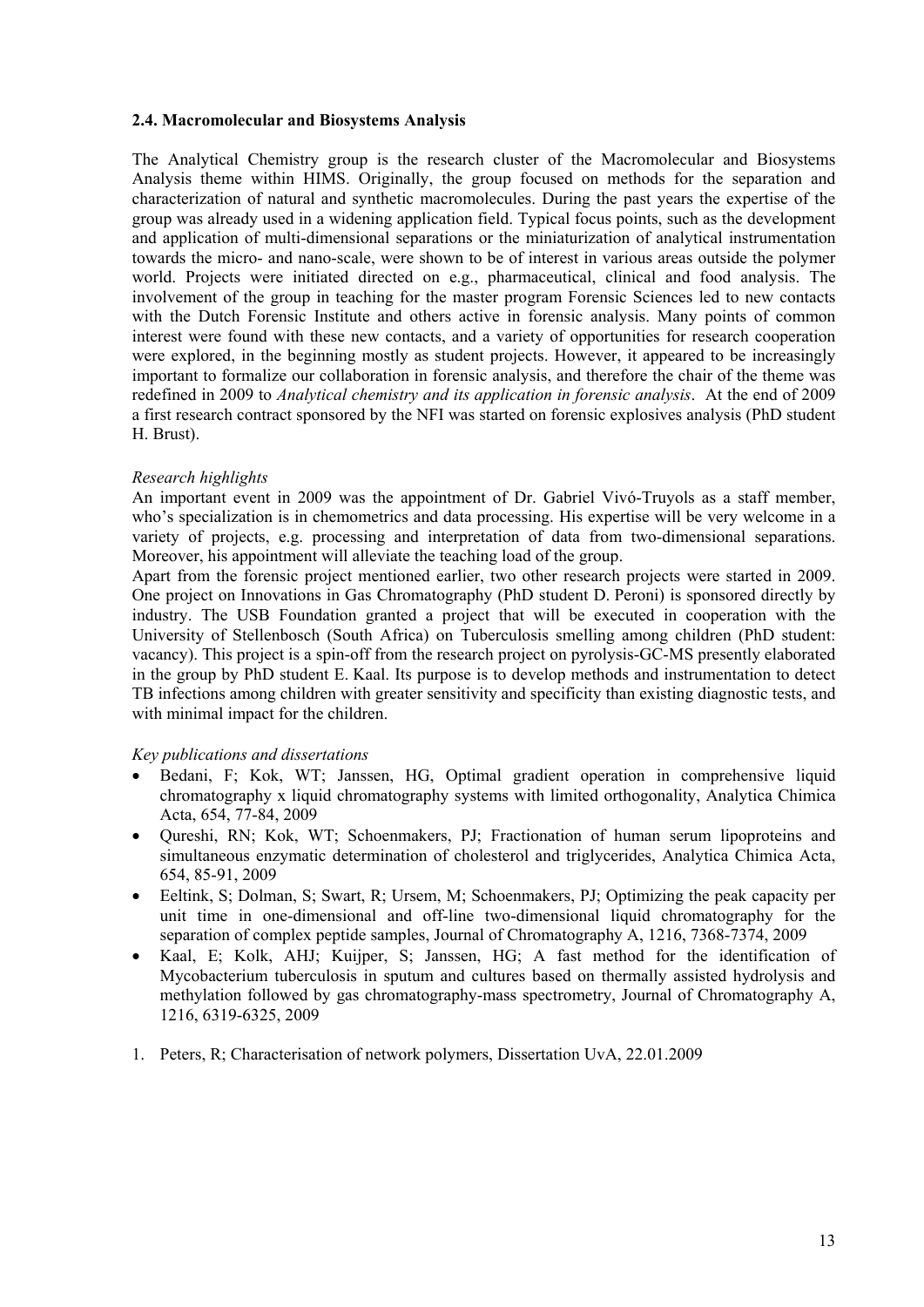#### **2.5. Molecular Photonics**

Light-induced chemical conversions play a key role in many technological and biological processes, the most important of all being photosynthesis. Understanding the interaction of light and molecular matter is therefore highly significant. Molecular Photonics aims to advance the fundamental knowledge of the dynamics of excited states in molecules and nano-sized objects, and to contribute with its expertise to applications of the photosciences. The Molecular Photonics group is unique within the Netherlands because it combines the skills of internationally recognized experts in molecular synthesis, spectroscopy and theory. Fields of research are energy and electron transfer, catalytic reactions, and conformational dynamics. This leads to investigations of molecular switches and motors, nanoparticles and photochemical reactions. Topical application areas are found in photochemical energy conversion, polymer science, mechanisms of catalysis, biomedical imaging, and phototherapies. The Molecular Photonics group is a full partner in the LCVU, a European facility (Laser Lab Europe), member of the recently established Amsterdam Institute for Laser Sciences and BioPhotonics, and participates in the Holland Research School of Molecular Chemistry.

*Molecular nanotechnology.* A wide variety of spectroscopic and theoretical studies has successfully elucidated various fundamental and applied aspects of light-responsive synthetic motor molecules. Using the Free Electron Laser at FOM Rijnhuizen and novel techniques like helium droplet spectroscopy, we have shown how these complex multi-component systems are now within reach of high-resolution UV/IR spectroscopic techniques. The functioning of molecular machines involves the critical balance of intrinsic factors like photochemical reactivity and external factors like friction. Studies of frequently employed switching motives like fumaramide have disclosed the principles behind its reactivity and how to control it, studies of the influence of viscosity have led to a fundamental understanding of the effects of friction. Elementary events that underlie the mechanical motion have until recently not been accessible to detailed studies. We have demonstrated now how each of these events can be observed separately with 2D-IR spectroscopy, thus leading to new insights into the function of molecular machines.

*Controlling nonradiative decay.* Intersystem crossing in acetylene has fascinated - and frustrated - for decades experimental and theoretical scientists alike. Employing an experimentally challenging approach based on 2D excited-state photoelectron spectroscopy, we have unveiled some its mysteries. We find remarkable interferences between singlet-triplet coupling pathways, conceptually similar to Young's famous double-slit experiment. This observation opens up exciting possibilities for external control schemes over nonradiative decay pathways.

*Protein folding.* In 2009, we have obtained the first results in our research effort to apply timeresolved vibrational spectroscopy to study protein folding, one of the most important unsolved problems in biophysics. In a cooperation with the UvA groups of Van Maarseveen/Timmerman (peptide synthesis) and Bolhuis (MD simulations), we investigate the fast-folding synthetic miniprotein Trp cage. By combining site-directed isotope-labelling with two-dimensional vibrational spectroscopy, we are now able to probe molecular conformations at the level of specific dihedral bond angles, with picosecond time resolution. Test experiments with the laser setup during its construction phase resulted in the discovery of the relaxation mechanism of vibrational relaxation in hydrogenbonded liquids.

*Nanomedicine.* In close cooperation with AMC (van Leeuwen and Aalders) a novel luminescence upconversion nanoplatform for the diagnosis and treatment of cancer has been developed. This nanoplatform, which is based on nanoparticles doped with lanthanide ions, has now passed successfully the exploratory phase and has arrived at the stage of in-vitro imaging and cytotoxicity tests. Apart from the efforts at the UvA, part of the success of the project should undoubtedly be attributed to the unique collaboration with the Changchun Institute of Optics, Fine Mechanics and Physics of the Chinese Academy of Sciences (CIOMP/CAS) where Zhang co-chairs the nanobiology/nanomedicine group (2 professors, 1 associate professor, 1 assistant professor, 12 PhD students and 2 post-docs).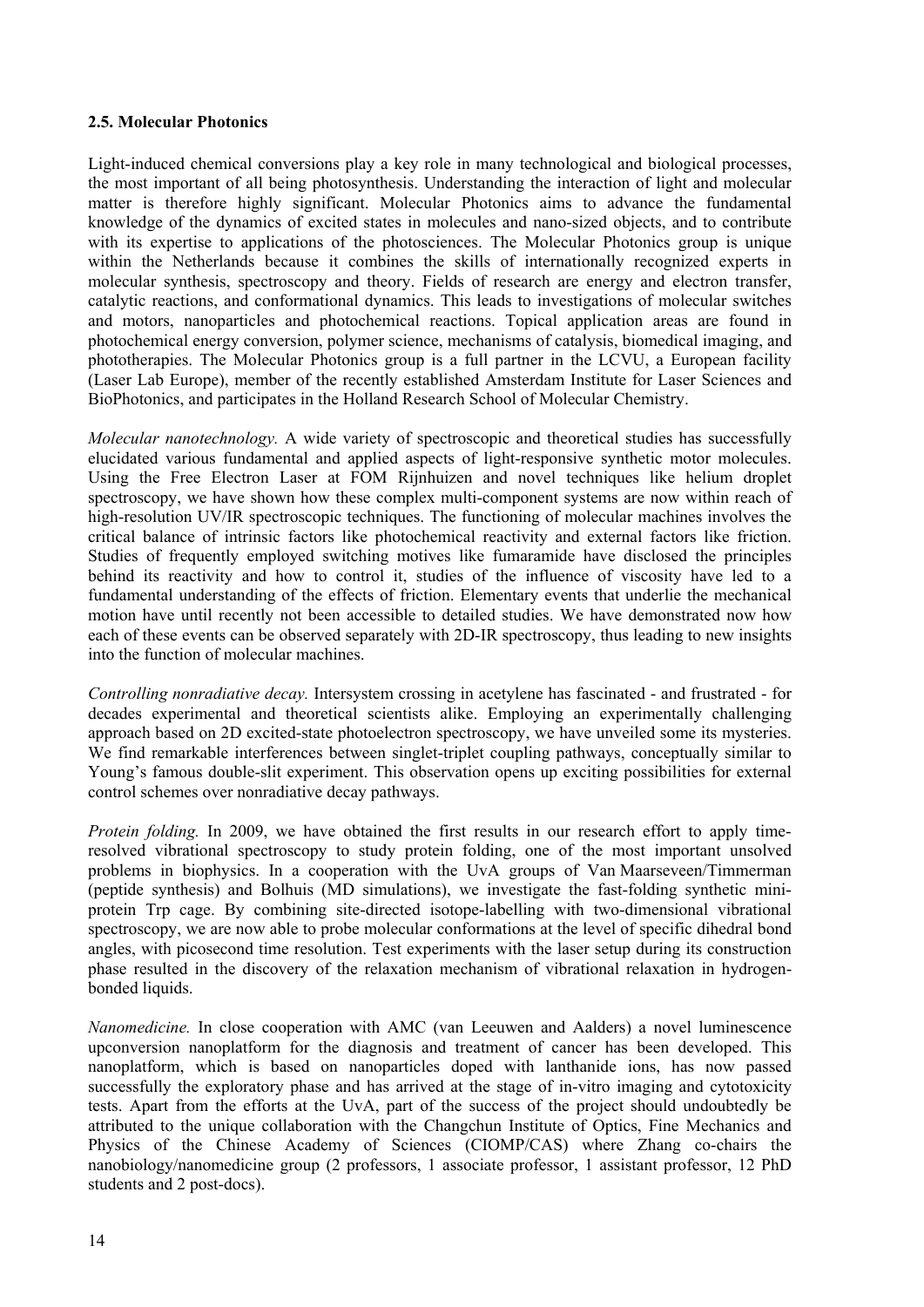*Energy conversion.* In collaboration with the Homogeneous Catalysis group a biomimetic catalyst for the photoreduction of hydrogen has been designed, synthesized and characterized. A key feature is the self-assembly of the catalyst, which opens the way to combinatorial optimizations.

*Orientational and conformational effects in electron transfer.* Probing pathways for charge transfer and the effects of chromophore orientation and molecular conformation on this process has been achieved. A uniform description by the current theory does not hold when a helical foldameric biomimetic bridge is used as a scaffold to organize the chromophores. Molecular orbital calculations rationalize the fast (experimentally observed) photoinduced charge separation, by revealing that the bridging helical foldamer mediates the charge transfer from donor to acceptor via the superexchange mechanism. When probing ground-state conformations with excited-state dynamics of charge separation and recombination in a pyrene-calix[4]arene-perylene bisimide dye system the simultaneous target analysis of the femtosecond data matrices obtained in the visible and NIR regions indicates two ground-state populations ( $\pi$ -stacked and extended) and spectral and kinetic distinction of a compact and an extended charge-transfer state upon visible excitation.

## *Key publications and dissertations*

- Shaw, D.J.; Panman M.R.; Woutersen, S., Evidence for cooperative vibrational relaxation of the NH-, OH-, and OD-stretching modes in hydrogen-bonded liquids using infrared pump-probe spectroscopy. Phys. Rev. Lett. 2009, 103, 227401
- Liu, X.M.; Zhao J.W.; Sun, Y.J.; Song, K.; Yu, Y.; Du, C.A.; Kong, X.G.; Zhang, H., Ionothermal synthesis of hexagonal-phase NaYF<sub>4</sub>:Yb<sup>3+</sup>,Er<sup>3+</sup>/Tm<sup>3+</sup> upconversion nanophosphors. Chem. Comm. 2009, 43, 6628-6630
- Bodis, P.; Panman, M.R.; Bakker, B.H.; Mateo-Alonso, A.; Prato, M.; Buma, W.J.; Brouwer, A.M.; Kay, E.R.; Leigh, D.A.; Woutersen, S., Two-dimensional vibrational spectroscopy of rotaxane-based molecular machines. Acc. Chem. Res. 2009, 42, 1462-1469
- Kluwer, A.M.; Kapre, R.; Hartl, F.; Lutz, M.; Spek, A.L.; Brouwer, A.M.; van Leeuwen, P.W.N.M.; Reek, J.N.H., Self-assembled biomimetic [2Fe2S]-hydrogenase-based photocatalyst for molecular hydrogen evolution. Proc. Natl. Acad. Sci. 2009, 106, 10460-10465
- Wolffs, M.; Delsuc, N.; Veldman, D.; Van Anh, N.; Williams, R.M.; Meskers, S.C.J.; Janssen, R.A.J.; Huc, I.; Schenning, A.P.H.J., Helical aromatic oligoamide foldamers as organizational scaffolds for photoinduced charge transfer. J. Am. Chem. Soc. 2009, 131, 4819-4821
- Rijs, A.M.; Compagnon, I.; Oomens, J.; Hannam, J.S.; Leigh, D.A., Buma, W.J., Stiff and sticky at the right places: binding interactions in isolated mechanically interlocked molecules probed by mid-infrared spectroscopy. J. Am. Chem. Soc. 2009, 131, 2428-2429
- de Groot, M.; Field, R.W.; Buma, W.J., Intersystem crossing in acetylene: interference effects reveal a double doorway mechanism. Proc. Natl. Acad. Sci. 2009, 106, 2510-2514
- 1. Zoon, P.D., Fluorescent probe molecules with individual detection capability, Dissertation UvA, 17.06.2009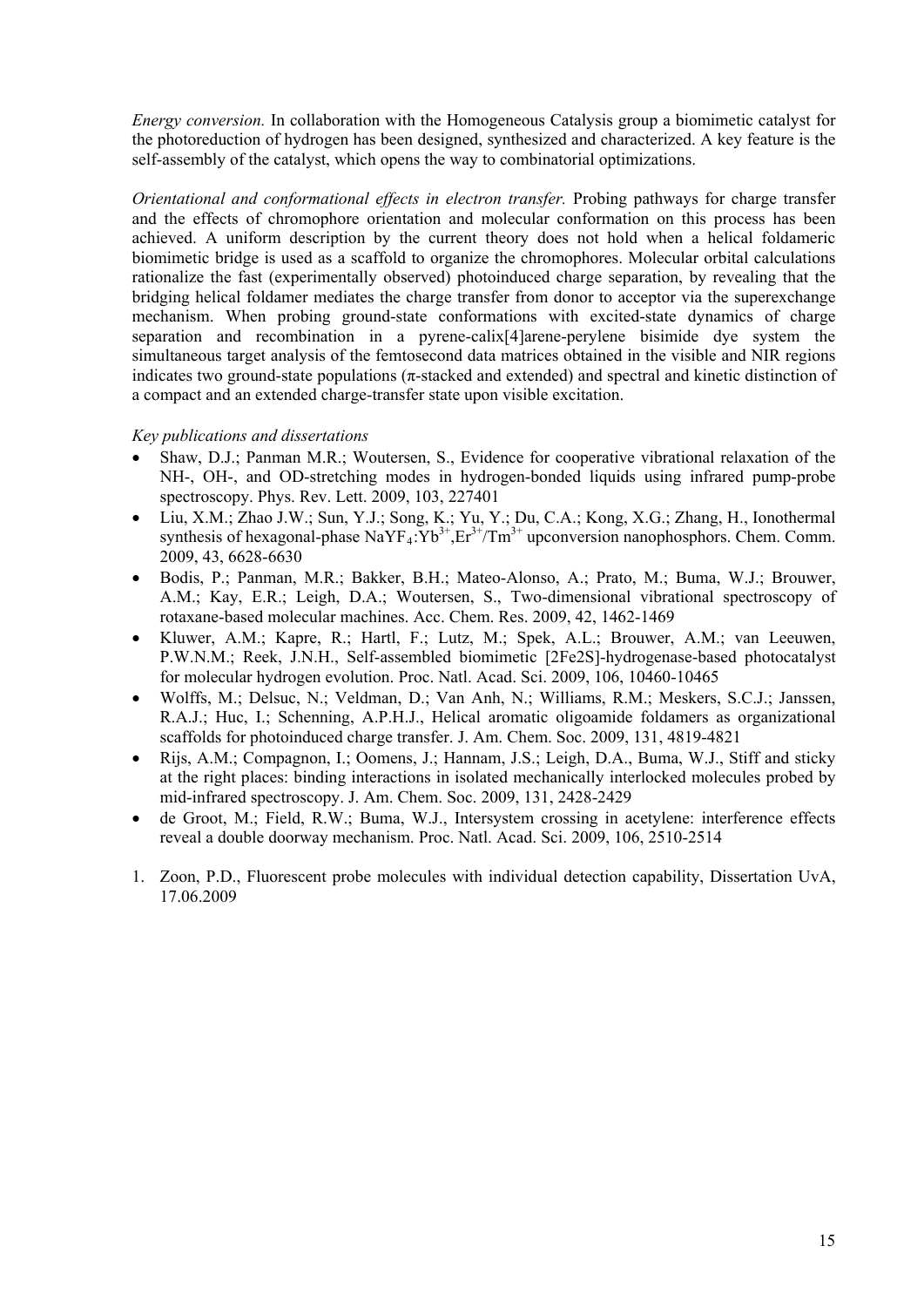#### **3. Strategy, activities and results**

As is described in the FNWI-CvB convenant 2009-2010, implementation of the *Sectorplan Natuurkunde en Scheikunde* (SNS/sciences sector plan) is of major importance to HIMS. Our research activities<sup>[2](#page-15-0)</sup> in synthesis, catalysis, analysis, spectroscopy/photonics and multiscale modelling are part of the joint investment plan of the Amsterdam universities UvA/VU, which will prospectively further strengthen the level of the Institute and the Amsterdam area as a whole on the short term.

New initiatives of HIMS to be mentioned are the ongoing explorations towards more intense forms of cooperation with other academic and non-academic partners, such as the Medical Faculty/Academisch Medisch Centrum (AMC) of the UvA, the VU University (in the framework of the SNS), the FOM institutes AMOLF & Rijnhuizen, and important new country-wide initiatives such as CatchBio and Comprehensive Analytical Science and Technology (TI-COAST).

A few important new nation wide developments with HIMS participation are the FES programmes *Towards Biosolar Cells* and *Towards a Sustainable Open Innovation Ecosystem.* The latter programme includes the Netherlands Nano Initiative (NNI). HIMS is also partner in the new programme quantitative multidimensional imaging for individualized treatment (QUANTIVISION); and part of the countrywide initiative NWO-Theme *New Instruments for Healthcare* (NIG)

Appointments of special (endowed and part-time) professors are also important for HIMS to further strengthen the level of the Institute. This HIMS policy is illustrated by the appointment in 2009 of Prof. J. Oomens as endowed professor from FOM/Rijnhuizen through the Stichting Fysica for a period of 5 years. New appointments will follow in the coming years.

It is increasingly difficult to attract and keep top talent. We hope that the new tenure track policy of the faculty (including the MacGillavry fellowships) will help to overcome this threat.

An important development for HIMS in 2009 was the selection of *Systems Biology* and *e-Science* as faculty spearheads, and HIMS will explore possible participation in the coming years. Additionally discussions were started to promote UvA sustainability efforts. Sustainability is a major profile of HIMS, with activities in all HIMS themes.

Valorisation of know-how is of increasing importance, as evidenced by the new HIMS spin-off company InCatT established at 01-08-2009 under the umbrella of the UvA Holding. In order to protect our intellectual property, HIMS follows an active patenting policy, on most occasions directly with our industrial partners. The institute has applied for several patents, while some new projects are promising. In the future out-licensed patents could be important for HIMS as source of income.

The Faculty of Sciences recently started a new MSc programme in Forensic Sciences, an exclusive collaboration with the Netherlands Forensic Institute (NFI), and in Art (Conservation & Restoration) Sciences, a collaboration with the Faculty of Humanities. To create and sustain a master-level course, we believe it is essential to combine research with education. HIMS is in an excellent position to conduct research projects in forensic science and art science because of our knowledge in analysis, spectroscopy and characterization. Research activities are gaining momentum in the Analytical Chemistry / Forensic Science group (Schoenmakers), where one PhD student is fully funded by the NFI, and two PhD students are conducting their research externally. It is anticipated that additional projects will be started soon for both Forensic - and Art sciences, with various partners and partially based on new NWO (launched in 2010) and EU programmes.

Strategies for each research theme are briefly outlined below, related to the *Sectorplan Natuurkunde Scheikunde* (SNS), the collaboration with the VU and other partners, and in line with the advice of the Scientific Advisory Committee.

<span id="page-15-0"></span><sup>&</sup>lt;sup>2</sup> We have obtained financial support in the framework of the SNS for the appointments of two new chairs (biocatalysis and supramolecular separations) and two tenure track staff positions, one of which should be a woman. The HIMS part of the investment plan assigned is altogether 0.58 M€/year for 5 years (total investment 2.9 mln $\epsilon$ ).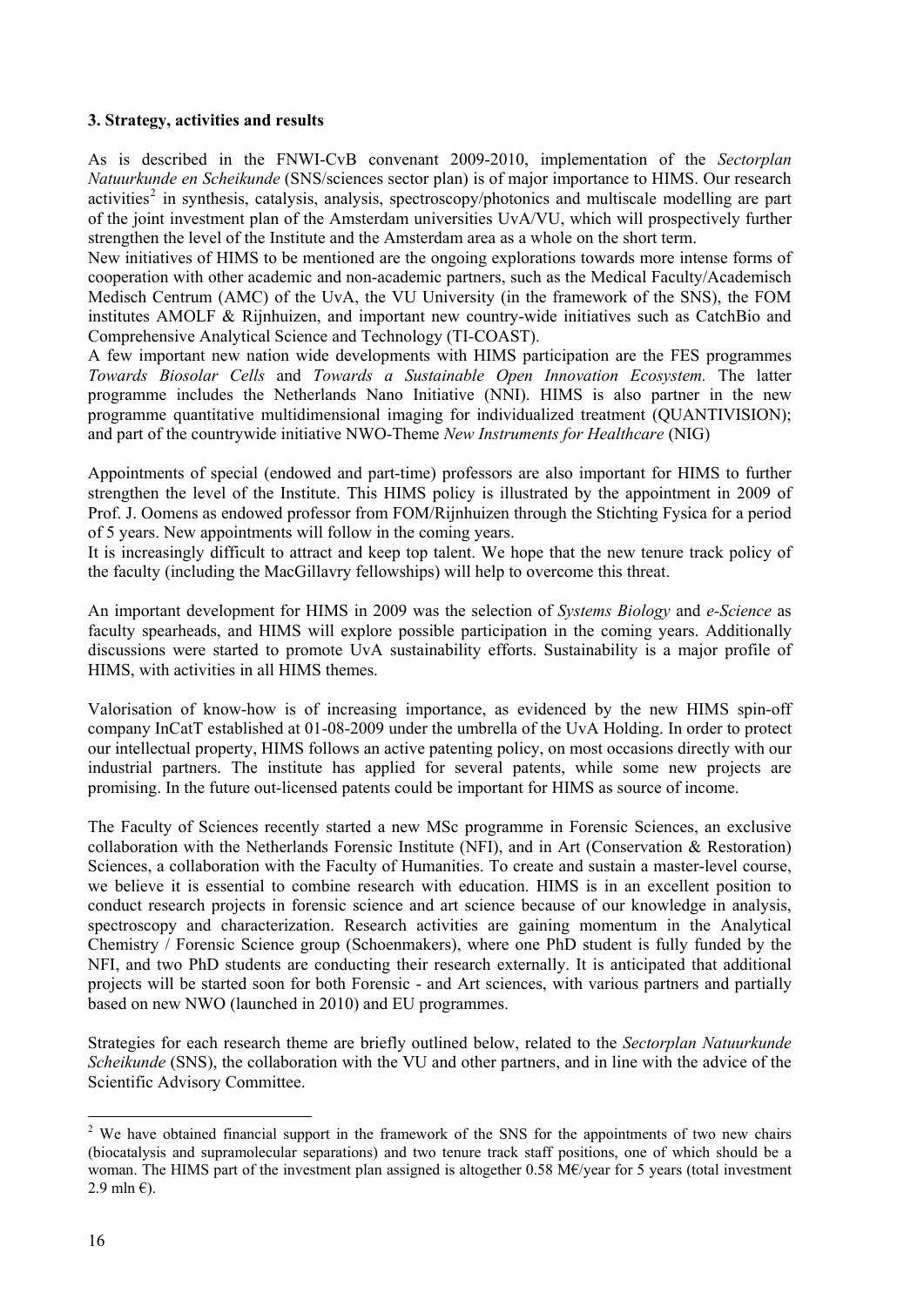#### *Bio-molecular Synthesis (BMS)*

Synthesis research remains an important discipline for various medical and industrial applications. Considering the investment obtained from the SNS, the joining of forces with synthesis activities at the VU University Amsterdam, the presence of the AMC, and the strong interactions with the Catalysis groups, the Biomolecular Synthesis theme will be well equipped for the next decade.

#### *Catalysis (CAT)*

The Catalysis theme has been strengthened in recent years in line with the focus and mass policy followed in the Netherlands, and is well equipped to realise their full potential in the coming years. With the expected appointment of a new chair holder in bio-catalysis in 2011 (see also the SNS plan), the UvA has a unique position in the Netherlands because all catalysis disciplines are actively pursued. In the near future we will take advantage of this situation to start new activities, e.g. in green energy with Molecular Photonics, and by establishing a Synthesis and Catalysis Centre of Expertise together with the VU to attract more high potentials.

#### *Computational Chemistry (COMP)*

In 2007 computational chemists from both Amsterdam universities and computational physicists from AMOLF established the Amsterdam Center for Multiscale Modelling (ACMM); since 2009 they are part of a CECAM node. With the expected appointment of a new professor of Molecular Simulation the theme will be able to extend collaborative efforts within HIMS and with Systems Biology and Physics, i.e. with SILS, NISB, and WZI. It is anticipated that ACMM will become a strong and viable partner in the e-Science Research Center, and play an (inter)nationally leading role in the field of molecular and multiscale simulation.

#### *Macromolecular & bio-systems analysis (MBA)*

The research programme of this theme has been stimulated by new education programmes (forensic science, art science) and by the strong nationwide cooperation in the field of analytical chemistry through the TI-COAST initiative. TI-COAST and the good collaboration with strong groups at the VU University (Gooijer and Irth) in the framework of the SNS create an ideal opportunity to establish a national Center of Expertise in Amsterdam.

#### *Molecular Photonics (MOLP)*

The theme defined a new research programme which identifies a limited number of priorities based on existing strengths and promising collaborations. Health and Energy were chosen as important application areas and the theme started new strategic alliances within HIMS and with related groups from the VU (also in the framework of TI-COAST), the FOM institutes AMOLF and Rijnhuizen, photonics-oriented groups in hospitals (e.g. the Biomedical Engineering and Physics department of the AMC), and WZI. Together with the Catalysis theme of HIMS we can hopefully strengthen our activities in the area of photo-catalysis for green energy application, a research area that is of high societal importance.

The formal research collaboration with the VU is the most important partnership of HIMS within the Amsterdam area. In 2009 the profiling of the present five research themes of HIMS (including biochemistry/systems biology from SILS/UvA) has been discussed extensively with colleagues from the VU, resulting in a revision and combination of the chemistry programmes of both universities. In the framework of the countrywide focus and mass policy, key research themes have been defined with a strong focus either at UvA or VU. The research themes that are fully aligned with the research themes presented in the SNS are:

- *Synthesis & Catalysis (mainly UvA/HIMS expertise)*
- *Analytical Chemistry & Spectroscopy (existing synergy with VU groups)*
- *Theoretical Chemistry (ACMM/existing synergy with VU groups)*
- *Medicinal, Bio-Organic & Synthetic Chemistry (VU expertise)*
- *Chemical Biology (NISB/mainly UvA/SILS expertise)*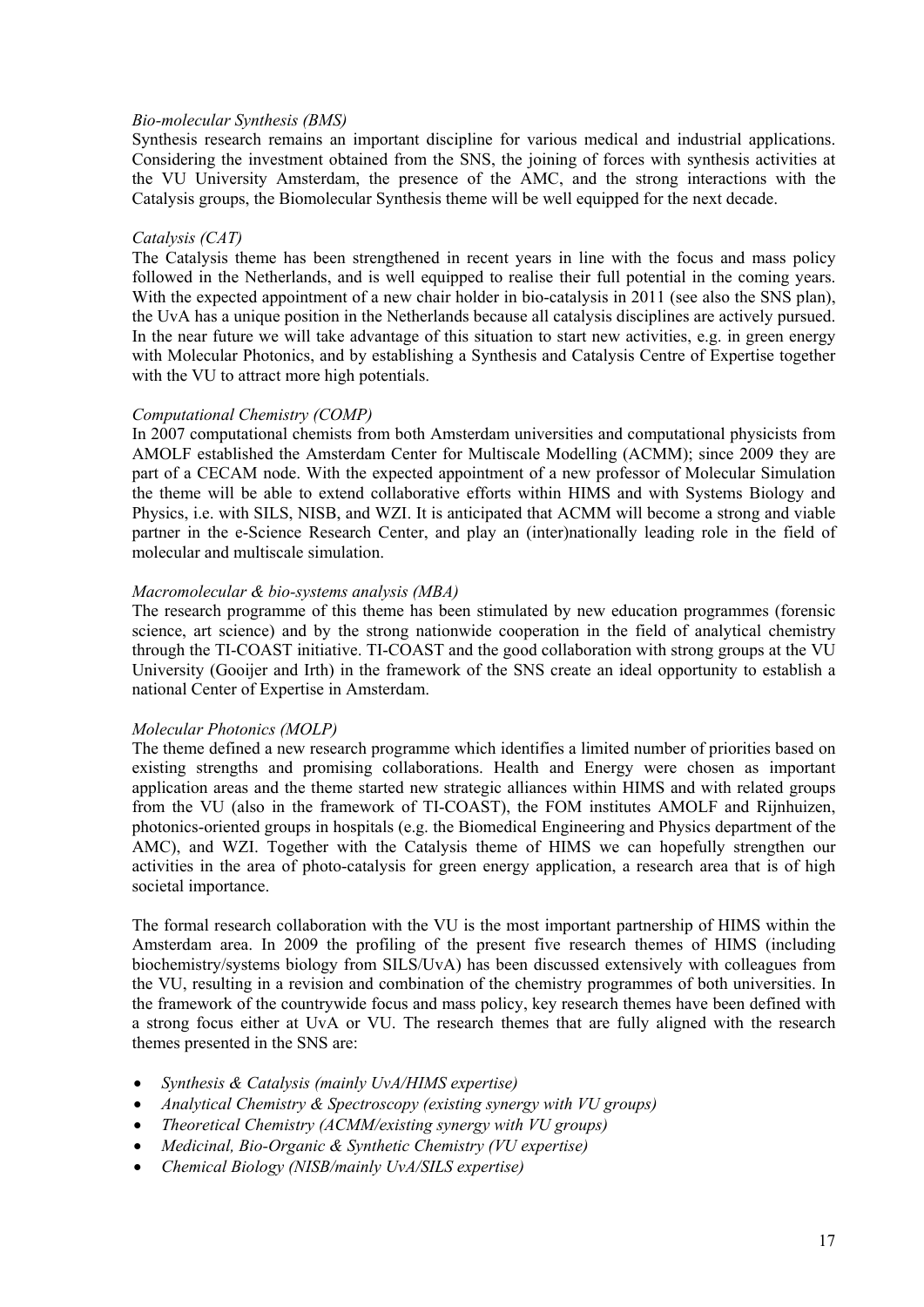Together with our VU colleagues it is our ambition to establish Centers of Expertise for all key research themes. Furhermore, the Science Faculty of the VU, the FOM/NWO institutes, the academic medical centres AMC and VUmc, institutions such as the NKI, and the Science Faculty of the UvA aim to establish *Amsterdam: City of Science*, with an important role for chemistry (HIMS).

Summarizing, HIMS is performing scientific and applied research of importance for a sustainable society, energy supply, health, forensic applications, and is active in valorisation of know-how. HIMS participates in important national and international research programmes, such as NRSCC, CATCHBIO, TI-COAST, together with researchers from the AMC, VU, FOM institutes and the chemical industry. In addition, HIMS is active in several EU programmes. HIMS will expand their teaching efforts and start research activities in forensic- and art sciences. Finally, HIMS will increase the number of PhD diplomas and the efficiency of the doctoral research path, in line with the 100+ programme of the faculty. An overview of the HIMS activities, objectives and results for the period 2010-2012, as defined in the FNWI-UvA convenant are given in the following table.

|      | <b>Activities</b>                                                                                                                                                                                                                  | <b>Objectives and results</b>                                                                                                                                                  |
|------|------------------------------------------------------------------------------------------------------------------------------------------------------------------------------------------------------------------------------------|--------------------------------------------------------------------------------------------------------------------------------------------------------------------------------|
| 2010 | a. recruitment from outside and guest PhD students<br>b. improve the efficiency of the doctoral research<br>path through better control and guidance                                                                               | Ad a. 1-3 additional PhD<br>Ad b. develop and formulate policies                                                                                                               |
|      | c. develop policies for appointing of 1-6 endowed<br>(part-time) professors<br>d. discussions with education- and teaching<br>directors, from within and outside the faculty, about<br>a greater HIMS share HIMS in teaching tasks | Ad c. preparation and appointment of 1-2 new<br>(preferably endowed) part-time professors<br>Ad d. agree on the share in the 2010-2011<br>curricula                            |
|      | e. agree with the colleagues of the VU for the three<br>HIMS key-areas on the creation of Centers of<br>Expertise (according ACMM)<br>f. new research initiatives with the VU, including in                                        | Ad e. agree and formulate together with the VU<br>colleagues for CoE Synthesis & Catalysis and<br>CoE Analysis and Spectroscopy<br>Ad f. prepare and submit new research       |
|      | the new field of renewable energy (including<br>Physics UvA and VU)                                                                                                                                                                | initiatives together with VU colleagues                                                                                                                                        |
|      | g. New research initiatives in the field of forensic-<br>and - art sciences with various partners, based on<br>such new NWO (early 2010) and EU programs                                                                           | Ad g. prepare and submit projects in NWO- and<br>EU programs together with various relevant<br>partners and in consultation with the faculty<br>coordinator FS (Kimmo Himberg) |
| 2011 | a. see 2010                                                                                                                                                                                                                        | Ad a. see 2010                                                                                                                                                                 |
|      | b. see 2010                                                                                                                                                                                                                        | Ad b. efficiency 5% better.                                                                                                                                                    |
|      | c. see 2010                                                                                                                                                                                                                        | Ad c. appointment of 1-2 new (preferably<br>endowed) part-time professors                                                                                                      |
|      | d. increase contribution to develop /update /                                                                                                                                                                                      | Ad d. 5% increase in the share of HIMS in                                                                                                                                      |
|      | implement teaching modules.                                                                                                                                                                                                        | various courses together                                                                                                                                                       |
|      | e. see 2010                                                                                                                                                                                                                        | Ad e. opening CoE Synthesis & Catalysis and                                                                                                                                    |
|      |                                                                                                                                                                                                                                    | opening CoE Analysis and Spectroscopy                                                                                                                                          |
|      | f. see 2010                                                                                                                                                                                                                        | Ad f. 1-2 new joint research projects.                                                                                                                                         |
|      | g. see 2010                                                                                                                                                                                                                        | Ad g. 1-2 new joint research projects.                                                                                                                                         |
| 2012 | a-g. Evaluation of activities and achievement of                                                                                                                                                                                   | Ad a. 2-5 additional PhD students in 2010-2012                                                                                                                                 |
|      | objectives and results and realize possible                                                                                                                                                                                        | Ad b. 10% efficiency improvement in plan                                                                                                                                       |
|      | extensions                                                                                                                                                                                                                         | period 2010-2012<br>Ad c. 3-6 (preferably endowed) part-time                                                                                                                   |
|      |                                                                                                                                                                                                                                    | professors appointed in 2010-2012                                                                                                                                              |
|      |                                                                                                                                                                                                                                    | Ad d. 5-10% increase of the HIMS share in                                                                                                                                      |
|      |                                                                                                                                                                                                                                    | various special courses in the plan period                                                                                                                                     |
|      |                                                                                                                                                                                                                                    | Ad e. new projects submitted with the VU                                                                                                                                       |
|      |                                                                                                                                                                                                                                    | colleagues in the context of the CoE                                                                                                                                           |
|      |                                                                                                                                                                                                                                    | Ad f. 2-4 new joint research projects.                                                                                                                                         |
|      |                                                                                                                                                                                                                                    | Ad g. 2-4 new joint research projects.                                                                                                                                         |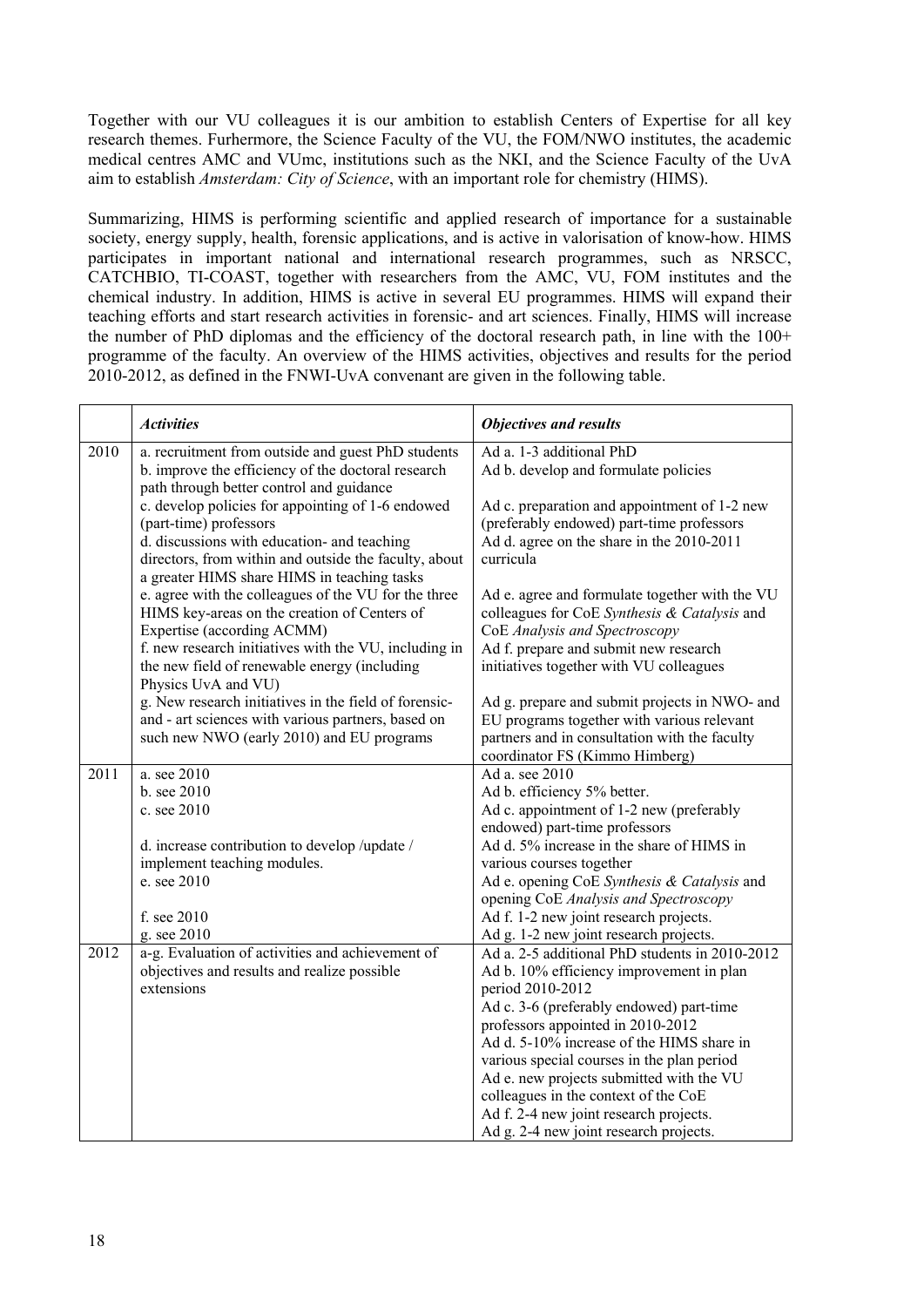## **4. Dissemination of knowledge, valorisation, promotional activities**

#### *Bio-Molecular Synthesis*

Hiemstra is editor of the European Journal of Organic Chemistry and has edited volume 48 of Science of Synthesis (Thieme Verlag, Stuttgart, 2009). He gave a lecture at the kickoff meeting of the  $3<sup>rd</sup>$  grant period of the Catalysis research school NRSCC in Utrecht, Nov 2009.

Van Maarseveen was one of the organizers of the HRSMC summer school 'Synthesis towards bioactive compounds' in Maastricht, July 2009. He was elected best teacher of the year by the Life Sciences students.

The continuing research on the vanadium chloroperoxidase resulted in a patent application (R. Wever, Antifouling coating containing enzymes, European patent application 9160004.9). The group leader visited Danisco, Aarhus, Denmark and the University of Aarhus to initiate co-operation on this subject. Cooperation on the use of the enzyme to prevent biofilm formation in the oral cavity was set up with prof. Crielaard (ACTA). Furthermore, the group leader lectured at the NIOK Master Course in Biocatalysis in Delft and the B-Basic Master Class 'Directed Evolution and Protein engineering for Biocatalysis' in Groningen to highlight some of the research activities of the group.

#### *Catalysis*

Yellow Diesel BV received a boost with the success of scaling up the biodiesel process to liter scale, and producing biodiesel that conforms to the European norm EN14214. The company is now negotiating the construction of a pilot plant. InCatT BV, Innovative Catalyst Technologies, is a spinoff company that started in august 2009 based on IP generated by the Reek group in the area of supramolecular transition metal catalysis. It provides screening services for industrial relevant catalytic processes using supramolecular ligand approaches and evolutionary screening. The official start of InCatT was celebrated with the InCatT symposium, a joined effort of the Reek group combined with the defense of 3 related PhD theses during that week.

- Chiraal Metaal. A. Dijkgraaf, C2W, 16.05.2009
- Gold might become tasty. A. Turley, Chemistry & Industry, 10.05.2009
- Imparting chirality to metals. M. Jacoby, C&EN,  $2009, 87, 10$
- Existing gas power plants could pump out hydrogen. C. Barras, New Scientist, 12.05.2009
- Chiral metals shape up for catalysis. H. Birch, Chemistry World, 20.04.2009
- Rijden op liters oud frituur en slachtvet. J. Zandhuis, Het Parool, 14.02.2009
- Blokken: knutselen met katalyse: De Pers, 25-11-2009

#### *Computational Chemistry*

The group has a strong record in the field of training, valorisation, and promotional activities related to molecular simulation. Via the AtoSim program it runs a one-year MSc program in the field of molecular simulation together with the Ecole Normale Superieur Lyon and the University La Sapienza Rome. AtoSim targets top students from all over the world, and will provide an important source of well-trained PhD students. The 2008/2009 class consisted of 12 students. ATOSIM is supported via the EU Erasmus Mundus program.

The 2009 edition of MolSim in January continued the strong tradition of providing a 2-week intensive and targeted PhD training course in molecular simulation. The school attracted about 70 participants from all over the world. The school was financially supported (45 k $\epsilon$ ) by CECAM and the ESF program SimBioMa.

Through the FOM-IPP program there are several connections to the industry (dairy industry, Unilever, DSM, etc.) mediated by institutions such as DPI, TIFN, and NIZO.

#### *Macromolecular and Biosystems Analysis*

The group is strongly supported by the Dutch Polymer Institute (DPI) and the Dutch nanotechnology initiative (NanoNed). In addition, the group receives massive support from several companies. AstraZeneca, Atlas GL (GL Science), Dow Chemical, NLisis, Syngenta, and Waters provide invaluable support and high-level scientific input for specific PhD projects, while AkzoNobel, DSM,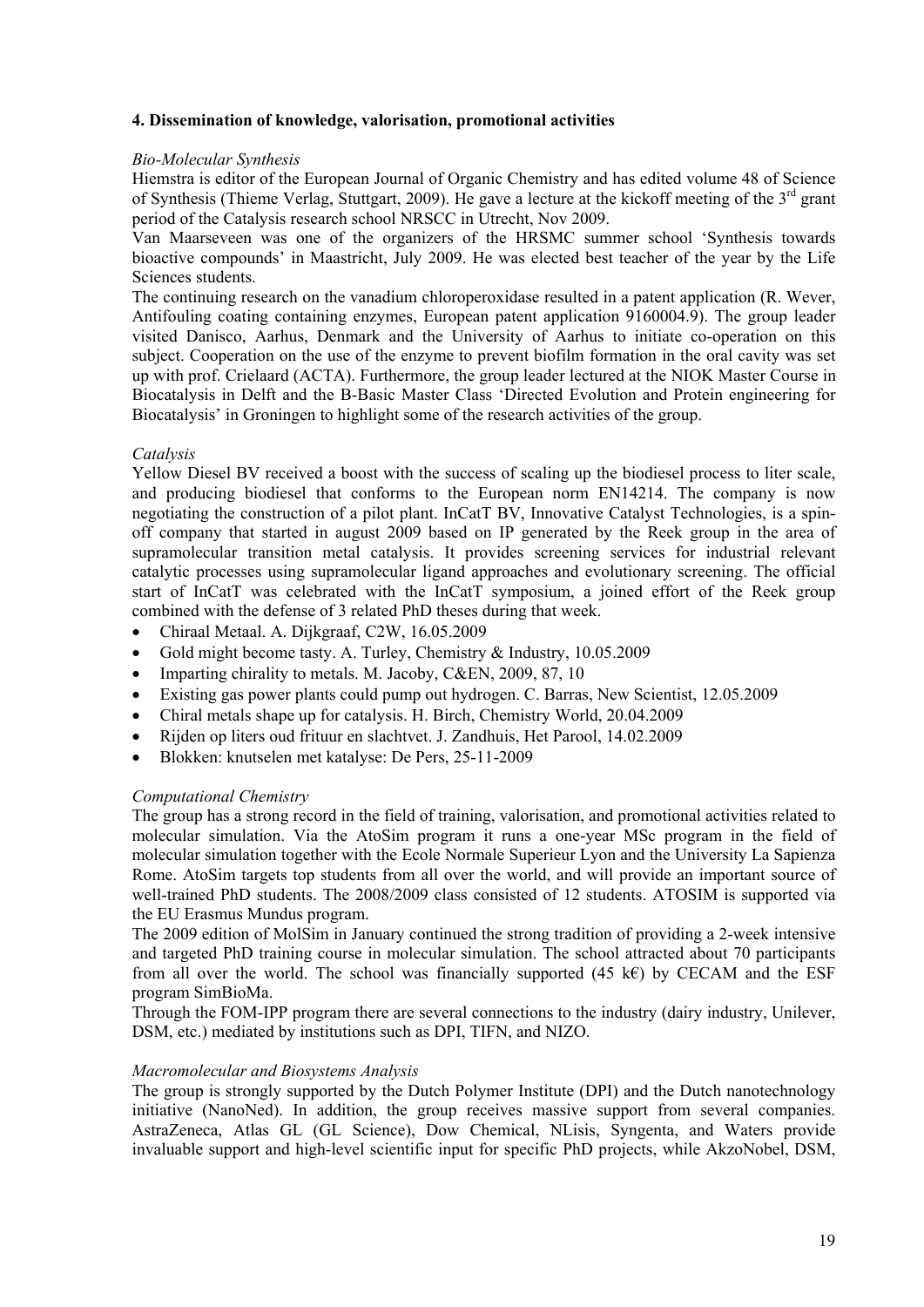Leco, Océ Technologies, Philips, Polymer Laboratories (Varian), Shell, Shimadzu, Unilever, and Wyatt Technology help to make other projects possible.

TI-COAST (Comprehensive Analytical Science and Technology) is an initiative to cluster existing and new techniques in the analytical and spectroscopic fields with the main target to achieve breakthroughs using informatics and nanotechnology. The TI-COAST business plan was completed August 2009, and there is a high probability that implementation will start in 2010. The HIMS professors Schoenmakers and Janssen are both appointed as board members of TI-COAST.

It is obvious that the research performed in the group and the results obtained are of significant relevance for industry and society.

#### *Molecular Photonics*

A large part of the key publications has attracted the attention of the popular press, leading to articles and commentaries in popular journals and on the web. Promotional activities included contributions to popular scientific journals (Nederlands Tijdschrift voor Natuurkunde) and lectures like *Atomen en moleculen: van Democritus tot moleculaire machines*, a bèta-lecture by Dr. Woutersen at CREA.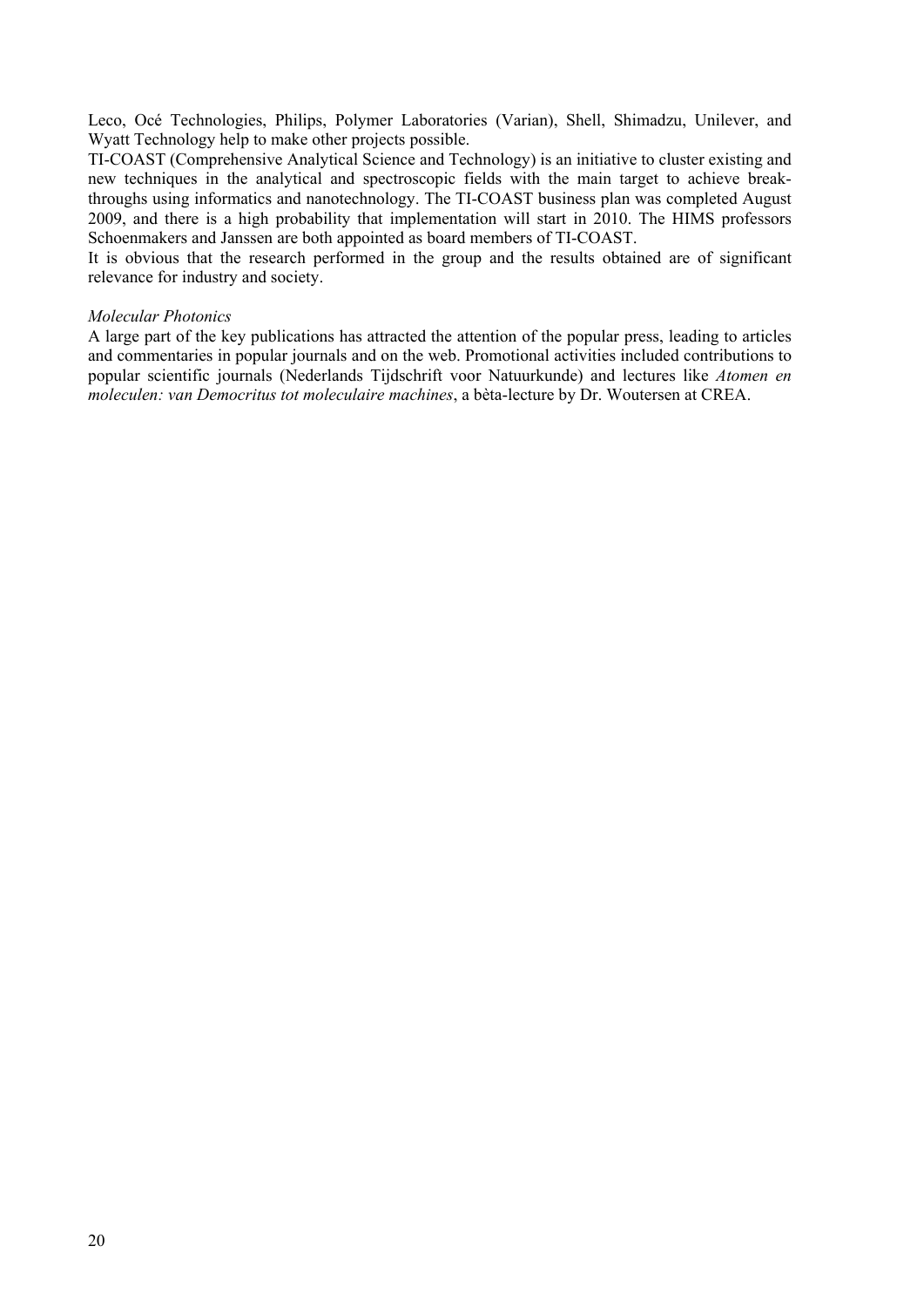#### **5. Management and finances**

Since 2006, the year of introduction of the new (integral costs) allocation model of the university board, the financial position of HIMS has much improved, reflecting the foreseen effect of the reorganization of the chemistry department that took place in the years 2002-2004, as illustrated by the graph below. However, the integral result (all funding sources) obtained in 2009 (-12 k€) is appreciably lower than obtained in 2008 (+899 k€), related to a 5% lower internal budget. This reduction forced the institute not to fulfil vacancies in the 1<sup>st</sup> moneystream, therefore 726 k $\epsilon$  less was spent on salary costs. Again, HIMS was successful in obtaining external funds: the  $2<sup>nd</sup>$  and  $3<sup>d</sup>$ moneystream increased with 613 k€, while the contributions to running projects were raised with 445 k€. The other costs increased with 603 k€ because of higher prices for basic facilities. The negative result in the  $3<sup>rd</sup>$  funding source (-414 k€) is related with several error entries in the bookkeeping. The negative  $3^{rd}$  result will be booked in 2010 to the 1<sup>st</sup> moneystream where it belongs.

A general overview of HIMS resources and results in the current decade is presented in the diagram below.



*HIMS result 2001 – 2009 (all funding sources; k€)*

More specifically, actual numbers of 2009 and 2008 are given in the subsequent tables, as well as the difference with the previous year.

| 2009                          | 1st          | 2 <sub>nd</sub> | 3d         | total      |
|-------------------------------|--------------|-----------------|------------|------------|
| <b>Total benefits/budget</b>  | 7.095.595    | 3.749.627       | 3.698.846  | 14.544.065 |
| Direct/UvA 1st                | 9.694.946    |                 |            | 9.694.946  |
| External funding 1st          | 79.527       | 1.813.036       | 2.278.041  | 4.170.604  |
| Internal funding              | 6.936.539    |                 |            | 6.936.539  |
| Contribution running projects | $-2.678.878$ | 1.936.591       | 1.420.805  | 678.518    |
| <b>Total costs</b>            | 6.727.288    | 3.716.198       | 4.112.881  | 14.556.366 |
| Personnel costs               | 3.990.357    | 1.661.098       | 1.295.736  | 6.947.191  |
| Other costs                   | 2.736.931    | 2.055.100       | 2.817.145  | 7.609.176  |
| Result 2009                   | 368.307      | 33.429          | $-414.035$ | $-12.301$  |

| HIMS resources and results 2009 ( $\epsilon$ ) |  |
|------------------------------------------------|--|
|                                                |  |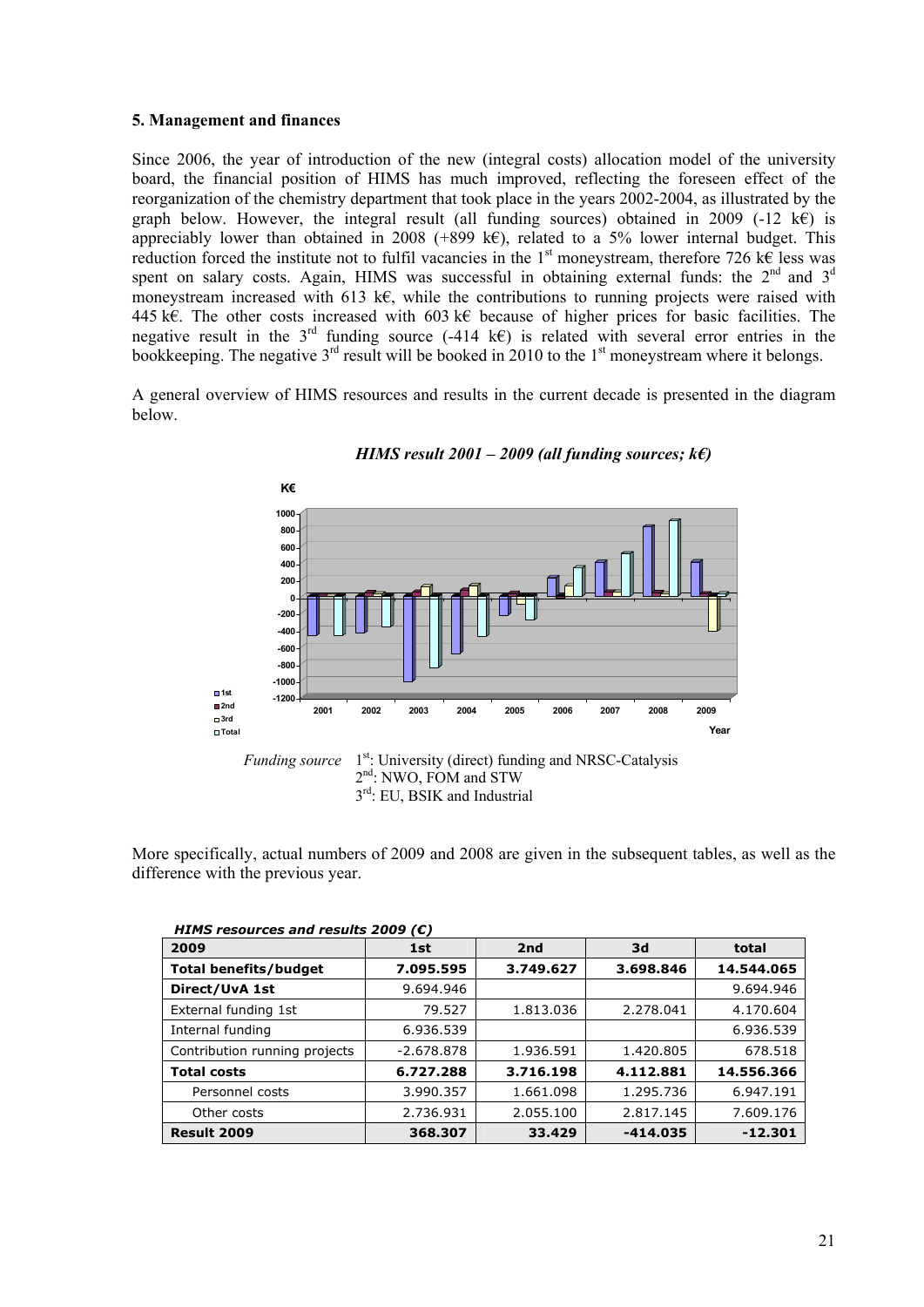# *HIMS resources and results 2008 (€)*

| . ._. .wwww. .ww www.co _wvv<br>2008 | 2nd<br>1st   |           | 3d        | total      |  |
|--------------------------------------|--------------|-----------|-----------|------------|--|
| <b>Total benefits/budget</b>         | 9.118.106    | 2.782.097 | 3.095.654 | 14.995.857 |  |
| Direct/UvA 1st                       | 11.159.063   |           |           | 11.159.063 |  |
| External funding 1st                 | 125.528      | 1.329.843 | 2.147.789 | 3.603.160  |  |
| Internal funding                     | 13.200.020   |           |           | 13.200.020 |  |
| Contribution running projects        | $-2.166.485$ | 1.452.254 | 947.865   | 233.634    |  |
| <b>Total costs</b>                   | 8.290.906    | 2.741.917 | 3.066.358 | 14.099.180 |  |
| Personnel costs                      | 4.716.705    | 1.216.832 | 1.159.408 | 7.092.945  |  |
| Other costs                          | 3.574.201    | 1.525.085 | 1.906.950 | 7.006.236  |  |
| Result 2008                          | 827.200      | 40.180    | 29.296    | 896.677    |  |

#### *Differences HIMS resources and results 2009-2008 (€)*

| <b>Differences 2009-2008</b>  | 2 <sub>nd</sub><br>1st |          | 3d        | total        |  |
|-------------------------------|------------------------|----------|-----------|--------------|--|
| <b>Total benefits/budget</b>  | $-2.022.511$           | 967.530  | 603.192   | $-451.792$   |  |
| Direct/UvA 1st                | $-1.464.117$           |          |           | $-1.464.117$ |  |
| External funding 1st          | $-46.001$              | 483.193  | 130.252   | 567.444      |  |
| Internal funding              | $-6.263.481$           |          |           | $-6.263.481$ |  |
| Contribution running projects | -512.393               | 484.337  | 472.940   | 444.884      |  |
| <b>Total costs</b>            | $-1.563.618$           | 974.281  | 1.046.523 | 457.186      |  |
| Personnel costs               | $-726.348$             | 444.266  | 136.328   | $-145.754$   |  |
| Other costs                   | -837.270               | 530.015  | 910.195   | 602.940      |  |
| Result                        | -458.893               | $-6.751$ | -443.331  | $-908.978$   |  |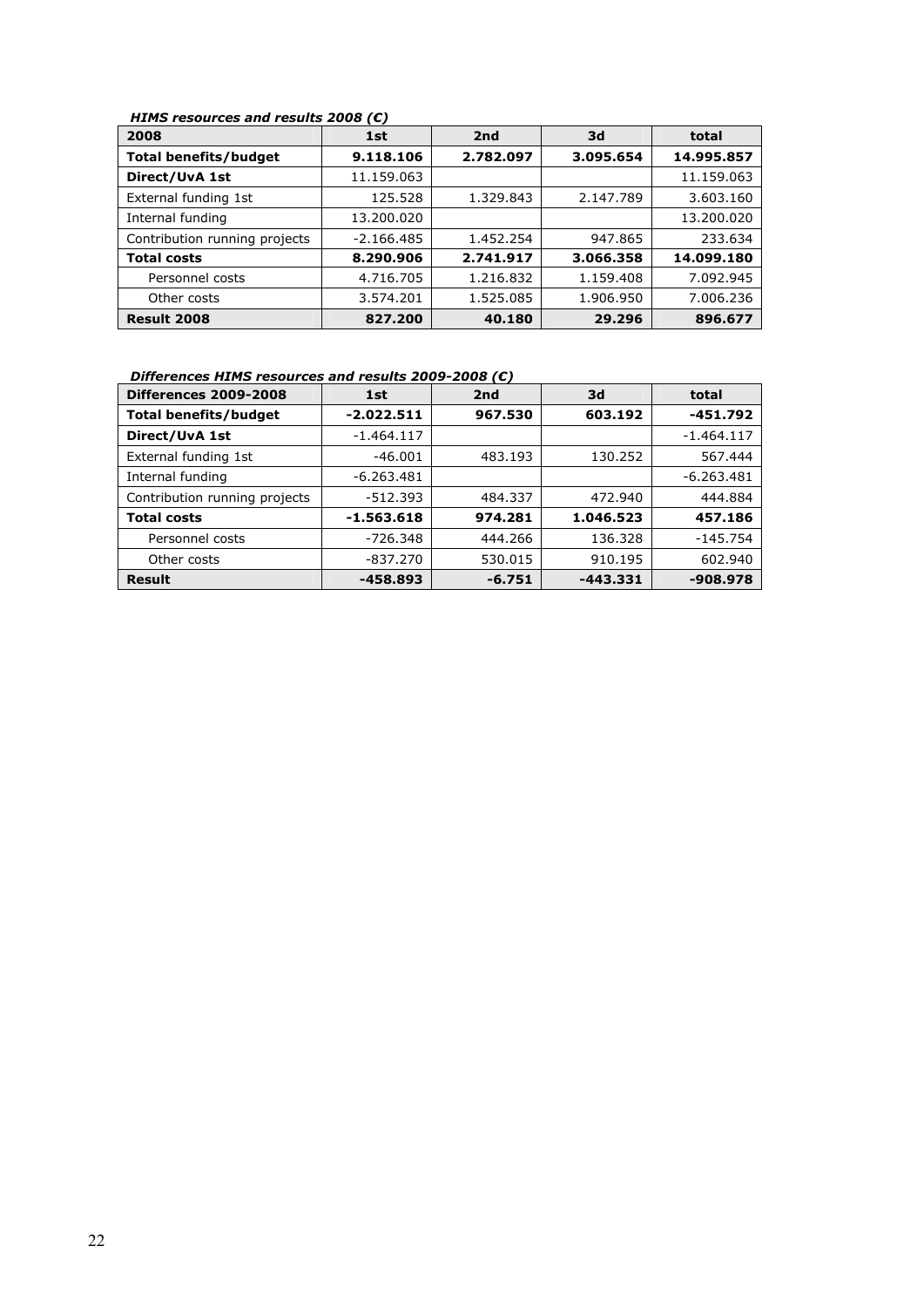#### **6. External evaluation**

The Scientific Advisory Committee (SAC) of HIMS performed a mid-term review of the research quality in 2008. A short summary of the recommendations of the committee is as follows:

- Bio-molecular synthesis: consider the possibility to strengthen the group by early replacement for Wever.
- Catalysis: has been strengthened over the past years and should now develop from the existing position to realise their full potential.
- Computational Chemistry: a high priority should be to strengthen the group to the level as it was before the departure of Smit and Frenkel; the committee strongly endorses the replacement of Smit.
- Macromolecular & Bio-systems Analysis: there exists a good base on which to build, e.g. within the COAST initiative; an additional appointment is justified considering the teaching load (incl. forensic science) and PhD supervision.
- Molecular Photonics: a research programme should be formulated which identifies a (limited) number of priorities based on existing strengths and promising collaborations.

The outcome of the official midterm review report 2008 of the SAC was very positive, substantiating the earlier conclusions from their 2006 report.

On the occasion of the mid-term review in 2008, the Center for Science and Technology Studies (CWTS) conducted a bibliometric analysis over the period 2001-2007. In 2002 a comparable analysis was performed by the VSNU over the period 1991-2000. On the occasion of the 2010 assessment of research quality (to take place in September 2010), the CWTS conducted a bibliometric analysis over the period 1999-2008. The results of the three bibliometric surveys for the HIMS themes and groups are shown in the table below.

|                                                |                       |                                |                                | $\mathsf{CPP}/\mathsf{FCSm}^3$ |       |  |
|------------------------------------------------|-----------------------|--------------------------------|--------------------------------|--------------------------------|-------|--|
| <b>HIMS themes &amp;</b>                       | <b>Research group</b> | $\mathsf{CPP}/\mathsf{FCSm}^1$ | $\mathsf{CPP}/\mathsf{FCSm}^2$ | 1999-2008                      |       |  |
| <b>Other activities</b>                        |                       | 1991-2000                      | 2001-2007                      | group                          | theme |  |
|                                                | Hiemstra              | 1.81                           | 1.79                           | 2.01                           | 1.86  |  |
| <b>Bio-Molecular Synthesis</b>                 | Wever                 | 1.19                           | 1.39                           | 0.99                           |       |  |
|                                                | Reek / Van Leeuwen    | 2.70                           | 2.32                           | 2.07                           |       |  |
| <b>Catalysis</b>                               | Elsevier              | 2.08                           | 1.37                           | 1.37                           | 1.87  |  |
|                                                | Rothenberg            | $\overline{a}$                 |                                | 1.51                           |       |  |
|                                                | Krishna               | 3.00                           | 1.31                           | 1.82                           | 2.14  |  |
| <b>Computational Chemistry</b>                 | Bolhuis/Smit          | 2.61                           | 1.94                           | 2.34                           |       |  |
| <b>Macromolecular and</b>                      | Schoenmakers          |                                | 1.29                           | 1.26                           | 1.26  |  |
| <b>Biosystems Analysis</b>                     |                       | 1.64                           |                                |                                |       |  |
| <b>Molecular Photonics</b>                     | <b>Buma</b>           | 0.96                           | 1.17                           | 1.89                           | 1.81  |  |
|                                                | <b>Brouwer</b>        |                                |                                | 1.50                           |       |  |
|                                                |                       |                                |                                |                                |       |  |
| Röntgen Diffraction                            | Peschar / Schenk      | 0.64                           | 0.79                           | 0.80                           |       |  |
| <b>Polymer &amp; Process Systems</b><br>Iedema |                       | 0.53                           | 0.99                           | 0.98                           | 1.02  |  |
| <b>Reactor Dynamics</b>                        | Van den Heuvel        |                                |                                | 1.50                           |       |  |
| <b>Total HIMS</b>                              |                       | 1.51                           | 1.58                           | 1.81                           |       |  |

*Latest VSNU scores of the HIMS research themes and groups* 

CPP/FCSm: Impact of an institute/group's articles, compared to the world citation average in the (sub)fields in which the institute/group is active.<br><sup>1)</sup> Source: Chemistry, Past Performance and Future Perspective, Association of Universities in The Netherlands (VSNU), 2002

<sup>2)</sup> Source: Bibliometric analysis performed by the Center for Science and Technology Studies, 2008<br><sup>3)</sup> Source: Bibliometric analysis performed by the Center for Science and Technology Studies, 2010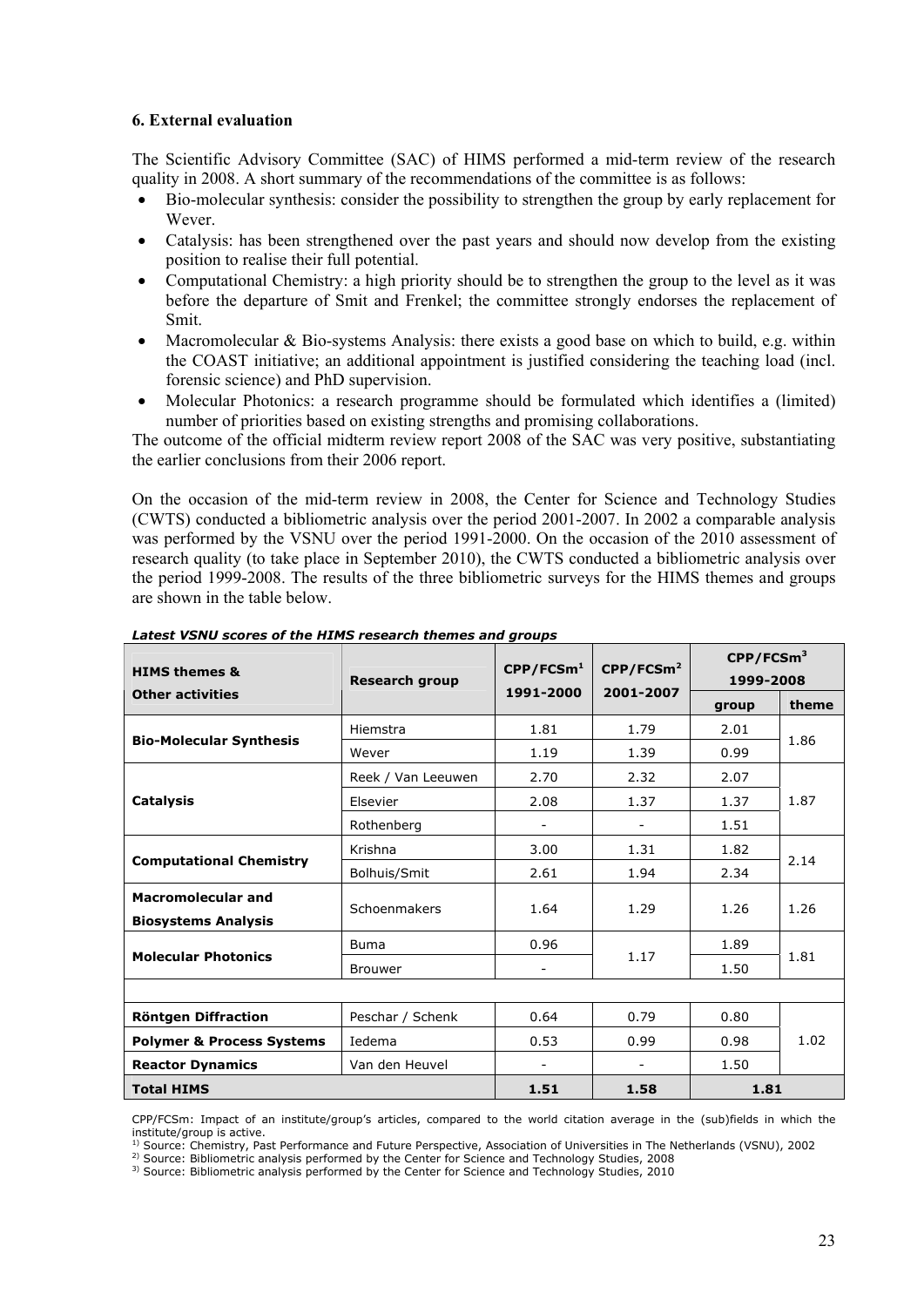The ratio of the average number of citations per publication (corrected for self-citations) CCP and the world mean field citation score FCSm is an important indicator of a publication's impact compared to the international average. For HIMS as a whole, CPP/FCSm values were 1.51 and 1.58 over the periods 1991-2000 and 2001-2007, respectively, which is well above the international standard of 1.0. Furthermore, all five HIMS themes have individual scores well above 1.0 (see table above). It should be noted that the registration in the present 2010 CWTS analysis (future perspective; publications of staff members per theme present at January 01, 2008) is quite different from the registration in the older analyses (past performance; publications of all staff members per theme present in that period).

In the period 1999-2008 HIMS published 1602 papers used in the present CWTS analysis. These publications had an average of 37.5 references per paper and were cited in total 30,767 times, incl. self-citations (on average 19.2 citations per paper, identical to the average of all Dutch universities). References to papers published before 1980 and to non-published papers were not used in the analysis.

Compared to the journal and field average impact levels, HIMS performs very well. With CPP/JCSm and CPP/FCSm values of 1.21 and 1.81 respectively, the HIMS researchers score higher than the average of all Dutch chemistry researchers combined (see table below).

The output is stable over the years, while the impact shows a fluctuating pattern, with high impact scores at both the initial and final blocks of the trend analysis. Since this is due to high impact papers in the early years and some high impact publications in 2007 and 2008, it shows that the younger staff has reached the high quality level of their predecessors and re-established the international position of the individual research groups.

An important observation of the present CWTS analysis is that in all seven fields representing >5% of the output, HIMS groups achieve high impact scores. In three of these seven fields impact levels amount to twice the worldwide average (see table above). It was noted that the present Biocatalysis group of HIMS has a lower impact; their output represents only a small portion of HIMS.

Another observation of the CWTS analysis is that for the UvA the single institute output (41%, CPP/FCSm 1.87) covers the largest share of the output, although the difference with international output (36%, CPP/FCSm 1.80) is small. The remaining output (23%, CPP/FCSm 1.74) is national output. For HIMS very high impact scores were reached in the period 1999-2008 . In the coming years the senior staff of HIMS will be increasingly involved in international programs and projects (e.g. REVCAT/CAT, Erasmus Mundus/COMP, with the Chinese Academy of Science/MOLP). In relation with such programmes we expect that the HIMS international output will increase accordingly in the coming years.

Finally, an increase of the visibility is evidenced by the CWTS analysis for UvA/HIMS: the institute is more visible as might be expected from the output volume. In conclusion, the overall results of the 2010 bibliometric analysis are more than satisfactory for HIMS.

| <b>Report</b>                       | <b>Period</b> | CPP/JCSm | CPP/FCSm | JCSm/FCSm |  |  |  |  |  |
|-------------------------------------|---------------|----------|----------|-----------|--|--|--|--|--|
| HIMS 2002 <sup>1)</sup>             | 1991-2001     | 1.13     | 1.51     | 1.33      |  |  |  |  |  |
| HIMS 2008 <sup>2)</sup>             | 2001-2007     | 1.08     | 1.58     | 1.43      |  |  |  |  |  |
| HIMS 2010 $3$                       | 1999-2008     | 1.21     | 1.81     | 1.47      |  |  |  |  |  |
|                                     |               |          |          |           |  |  |  |  |  |
| All universities 2010 <sup>3)</sup> | 1999-2008     | 1.20     | 1.67     | 1.39      |  |  |  |  |  |

| VSNU scores of HIMS compared with the average scores of all Dutch universities 3 |
|----------------------------------------------------------------------------------|
|----------------------------------------------------------------------------------|

CPP/FCSm: Impact of an institute/group's articles, compared to the world citation average in the (sub)fields in which the institute/group is active.

CPP/JCSm: Impact of an institute/group's articles, compared to the average citation rate of the institute/group's journals.

JCSm/FCSm: Impact of the journals in which an institute/group has published, compared to the world citation average in the fields covered by these journals.

<sup>1)</sup> Source: Chemistry, Past Performance and Future Perspective, Association of Universities in The Netherlands (VSNU), 2002<sup>2)</sup> Source: Bibliometric analysis performed by the Center for Science and Technology Studies, 20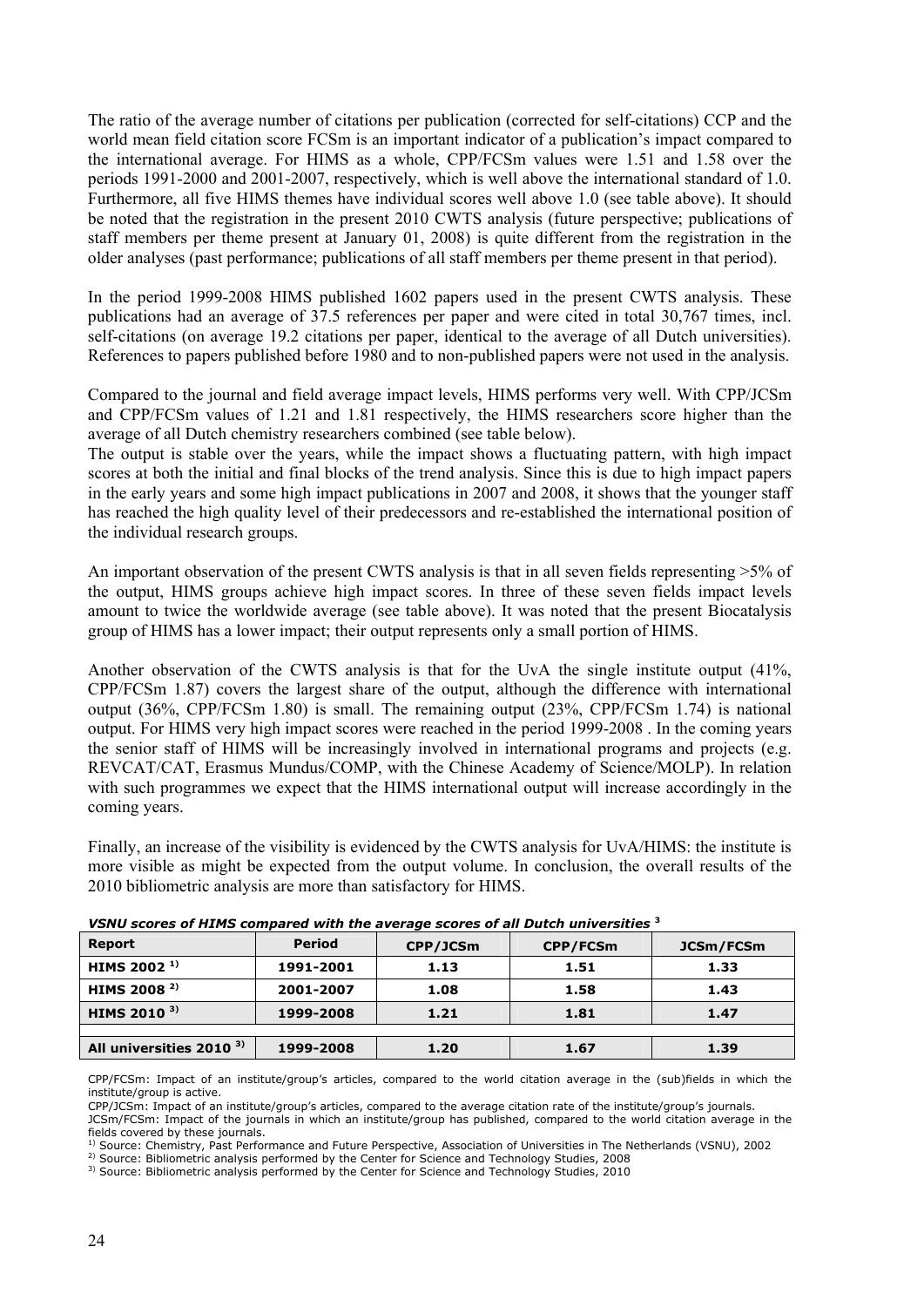## **7. Facts and figures**

#### **7.1. Personnel**

## **7.1.1. Research input**

In the following table the research input of the HIMS staff members is presented as full time equivalents (fte).

| Research staff 2009 of the HIMS themes, per employment type (fte) <sup>a</sup><br>source: METIS |            |            |             |            |             |               |              |  |
|-------------------------------------------------------------------------------------------------|------------|------------|-------------|------------|-------------|---------------|--------------|--|
|                                                                                                 | <b>BMS</b> | <b>CAT</b> | <b>COMP</b> | <b>MBA</b> | <b>MOLP</b> | <b>Others</b> | <b>Total</b> |  |
| Tenured staff                                                                                   | 2,0        | 2,8        | 2,0         | 1,0        | 2,5         | 1,6           | 11,9         |  |
| Non-tenured staff                                                                               | 1,6        | 14,1       | 4,3         | 5,8        | 4,2         | 2,0           | 32,0         |  |
| PhD candidates                                                                                  | 5,9        | 19.0       | 9,7         | 12,3       | 15,4        | 4,4           | 66,7         |  |
| <b>Total research staff</b>                                                                     | 9,5        | 35,9       | 16,0        | 19,1       | 22,1        | 8,1           | 110,6        |  |
| Technicians <sup>b</sup>                                                                        | 4,9        | 9,0        | 1,0         | 2,3        | 3,9         | 2,3           | 23,4         |  |
| Visiting fellows <sup>c</sup>                                                                   | 0,2        | 0,2        | 0,0         | 0,2        | 0,1         | 0,0           | 0,7          |  |
| Supporting staff                                                                                |            |            |             |            |             | 7,7           | 7,7          |  |
| <b>Total staff</b>                                                                              | 14,6       | 45,1       | 17,0        | 21,6       | 26,0        | 18,1          | 142,4        |  |

<sup>a</sup> Note that the table shows the net time available for research. The numbers are based on an input of 0.5 fte (full-time equivalent) per fte tenured staff and visiting fellows<sup>c</sup>, 0.9 fte per fte non-tenured staff (visiting researchers, postdocs) and 0.75 fte per fte PhD student and 1.0 fte for technicians, supporting staff; not all appointments are full-time.<br><sup>b</sup> Various technicians contribute to teaching, however their research input is represented as 1.0 fte. For technic

theme see the B-chapters.

c Endowed and visiting professors.

Research themes: BMS = Bio-Molecular Synthesis; CAT = Catalysis; COMP = Computational Chemistry; MBA = Macromolecular and Bio-systems Analysis; MOLP = Molecular Photonics; Others includes: CF = Complex Fluids (discontinued 2008); RD = Röntgen Diffraction (to be discontinued 2010), and other discontinued activities

# **7.1.2. Scientific staff**

*Bio-Molecular Synthesis*  2 research groups

*Prof. dr. H. Hiemstra (rg[3](#page-24-0) -1.1)*  Synthetische Organische Chemie

*Prof. dr. R. Wever (rg-1.2)*  Biokatalysatoren en Bio-Anorganische Chemie

*Prof. dr. H.E. Schoemaker/DSM (rg-1.1)*  Industriële Fijnchemie *(bijzonder hoogleraar Stichting Betaplus)* 

*Prof. Dr. P. Timmerman (rg-1.1)*  Protein-mimetic Chemistry *(Bijzonder hoogleraar Genootschap ter bevordering van Natuur-, Genees- en Heelkunde)* 

*Dr. J.H. van Maarseveen (rg-1.1), uhd Dr. S. Ingemann Jørgensen (rg-1.1), ud Dr. S. Kinderman (rg-1.1), Veni lauriate, pd* 

<span id="page-24-0"></span><sup>&</sup>lt;u>.</u>  $3 \text{ rg} = \text{research} \text{ group}$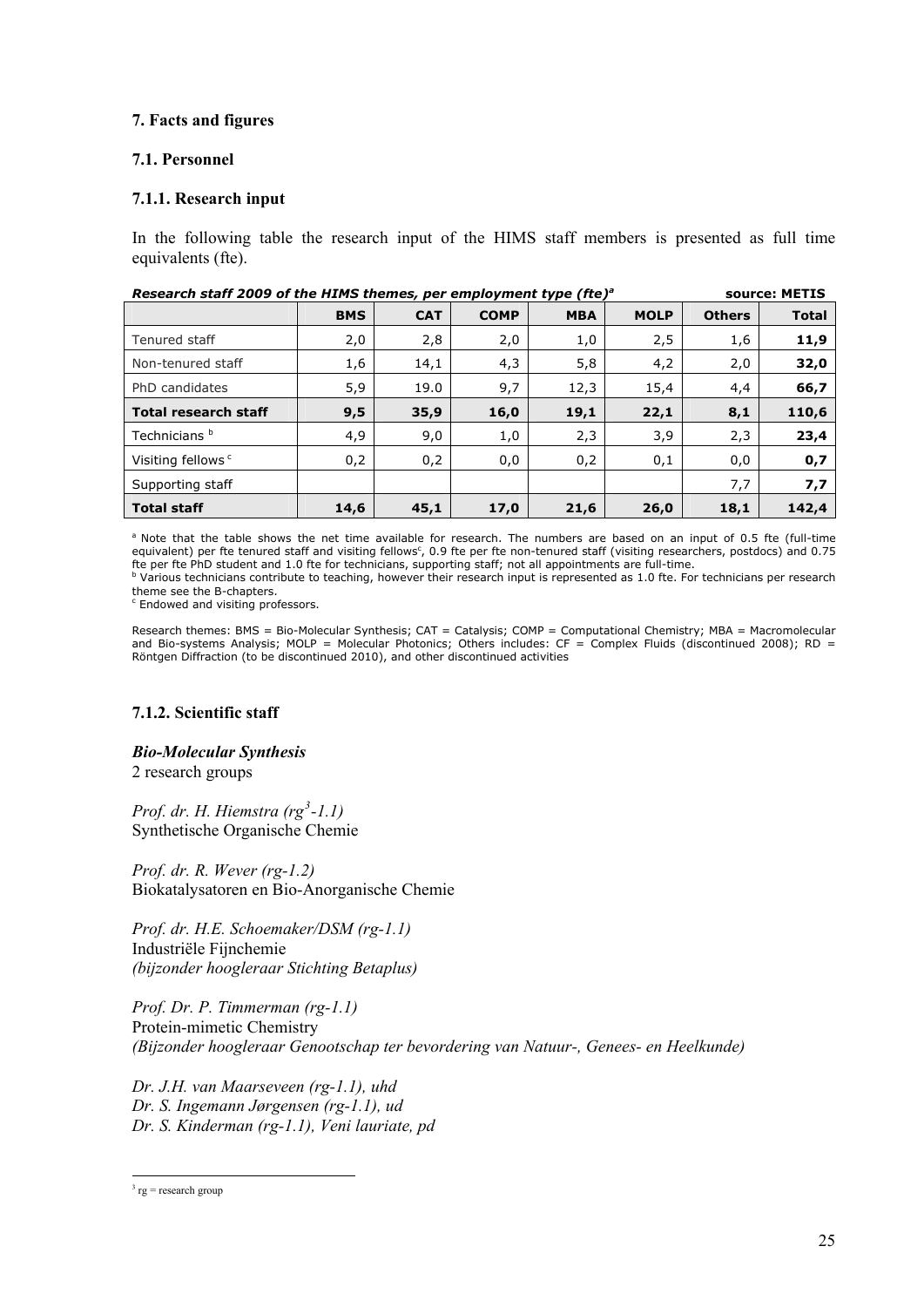*Catalysis* 

3 research groups

*Prof. dr. J.N.H. Reek, Vici Laureate (rg-2.1)*  Supra-Moleculaire Katalyse

*Prof. dr. P.C.J. Kamer (rg-2.1)*  Homogene Katalyse

*Prof. dr. C.J. Elsevier (rg-2.2)*  Coördinatie- en Organometaalchemie

*Prof. Dr. G. Rothenberg, Vidi Laureate (rg-2.3)*  Heterogene Katalyse en Duurzame Chemie

*Dr. B. de Bruin, uhd, Vidi and ERC Laureate (rg-2.1) Dr. J.I. Van der Vlugt (rg-2.1), ud, Veni Laureate Dr. E. Eiser (rg-2.2), ud (0.1 Fte) Vacancy (rg-2.2), ud Dr. N.R. Shiju (rg-2.3), ud Dr. D.G.H. Hetterscheid (rg-2.1), Veni lauriate, pd Dr. S. Grecea (rg-2.3), Veni lauriate, pd* 

# *Computational Chemistry*

2 research groups

*Vacancy (rg-3.1)*  Complexe Moleculaire Simulaties

*Prof. dr. R. Krishna (rg-3.2)*  Chemische Reaktorkunde

*Prof. dr. A. Fasolino/KUN (rg-3.1)*  Computationele Fysica van de Gecondenseerde Materie

*Prof. dr. P.G. Bolhuis(rg-3.3, Vici, Vidi and FOM Springplank Laureate*  Simulaties van bio-moleculaire systemen

*Dr. E.J. Meijer (rg-3.1), KNAW fellow, uhd Dr. C.P. Lowe (rg-3.3), KNAW fellow, uhd Dr. D. Dubbeldam (rg-3.3), ud Dr. B. Ensing (rg-3.1), Vidi Laureate, pd Dr. J. Vreede (rg-3.3), Veni Laureate, pd*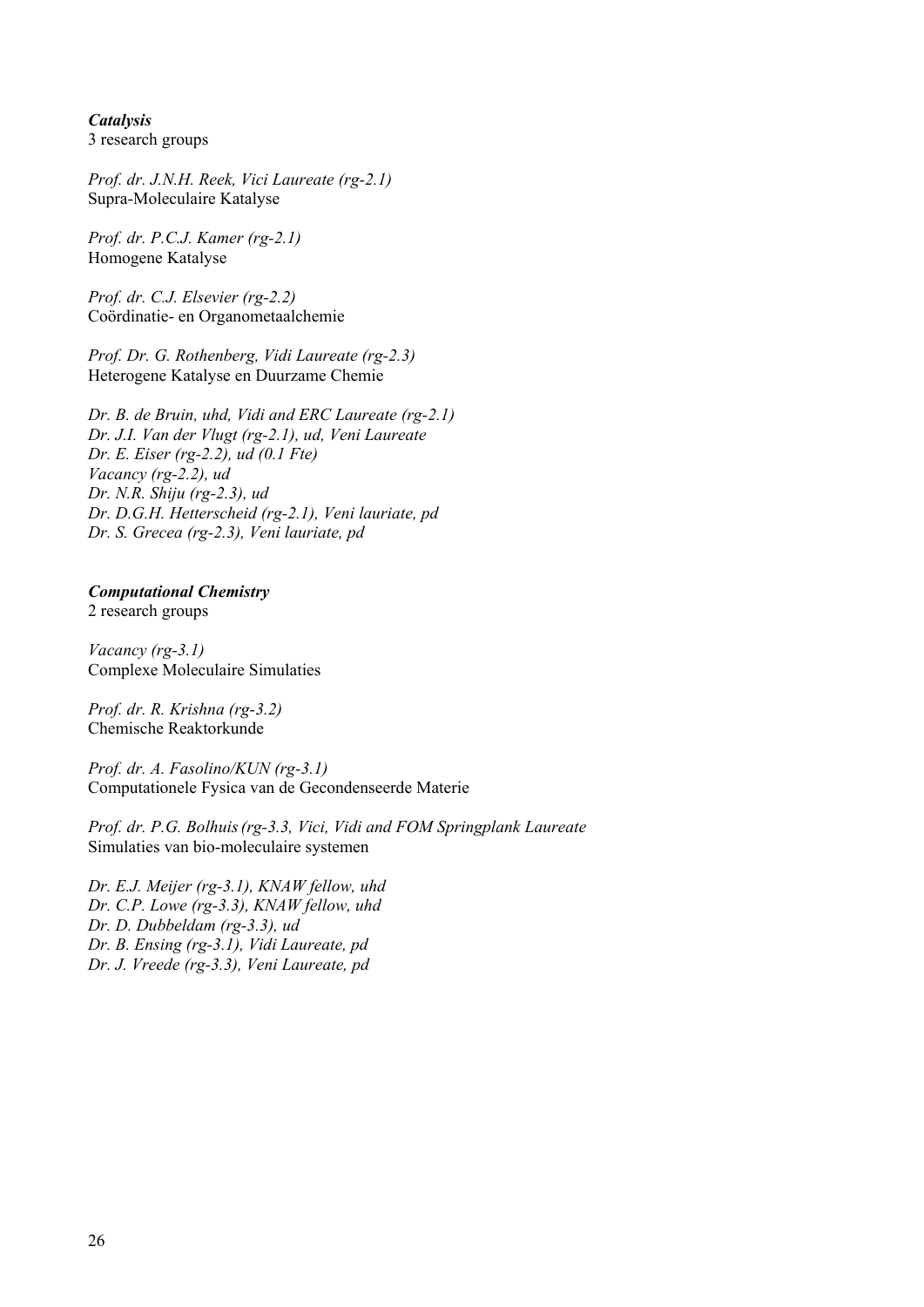# *Macromolecular and Biosystems Analysis / Forensic Analytical Chemistry*

1 research group [4](#page-26-0)

*Prof. dr. ir. P.J. Schoenmakers (rg-4)*  Analytical Chemistry including its applications in Forensic Science

*Prof. dr. ir. J.G.M. Janssen/Unilever*  Analytische Scheidingen van Biomacromoleculen *(bijzonder hoogleraar Stichting Betaplus)* 

*Prof. dr. S. van der Wal /DSM*  Bioterials Analysis *(bijzonder hoogleraar Stichting Betaplus)* 

*Dr. W.Th. Kok, uhd Dr. G. Vivó Truyols, ud* 

# *Molecular Photonics*

1 research group

*Prof. dr. W.J. Buma (rg-5)*  Molecuulspectroscopie

*Prof. Dr. A.M. Brouwer (rg-5), uhd*  Molecuulspectroscopie (bijzonder hoogleraar John van Geunsfonds)

*Prof. dr. H.J. Bakker/FOM-Amolf*  Ultrasnelle Spectroscopie van Moleculen in de Gecondenseerde Fase

*Prof. dr. J. Oomens/FOM-Rijnhuizen*  Action Spectroscopy

*Dr. H. Zhang, ud Dr. R.M. Williams, ud Dr. S. Woutersen, uhd, Vidi and ERC Laureate* 

# *Other activities*

Art and Forensic sciences/Polymer and Process Systems *Prof. Dr. P. Iedema*  Fysische Technologie

Scanning Tunneling Microscopy (STM) *Dr. J.C. van den Heuvel, uhd* 

Röntgen Diffraction department *Dr. R. Peschar, ud* 

<span id="page-26-0"></span><sup>-&</sup>lt;br><sup>4</sup> Collaboration with De Koster and Smilde from SILS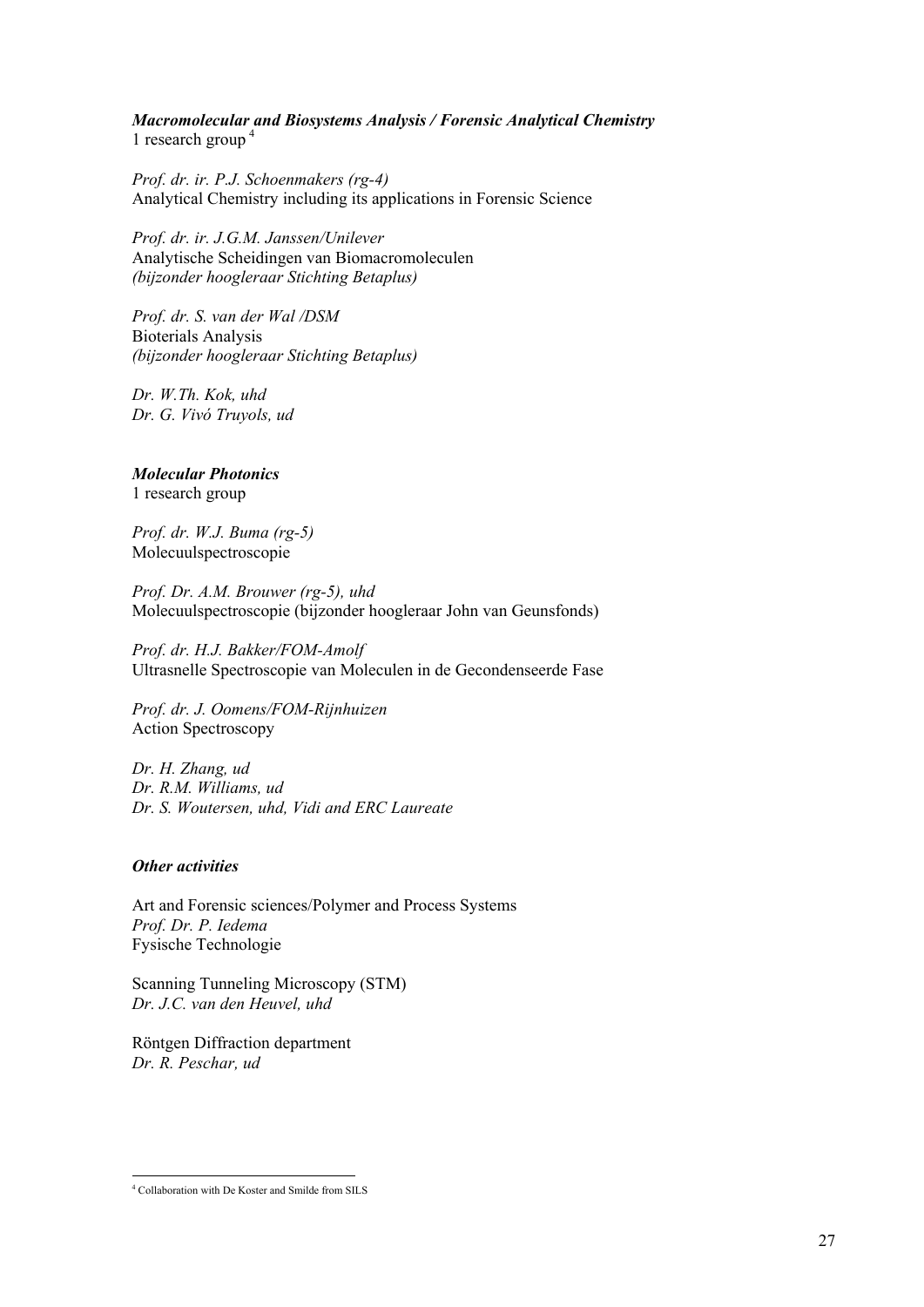# **7.2. Research**

#### *Research input of the HIMS themes.*

| Research staff 2009 of HIMS and the HIMS themes, per funding type (fte) <sup>a</sup> |            |            |             |            |             |               |              | source: METIS |
|--------------------------------------------------------------------------------------|------------|------------|-------------|------------|-------------|---------------|--------------|---------------|
|                                                                                      | <b>BMS</b> | <b>CAT</b> | <b>COMP</b> | <b>MBA</b> | <b>MOLP</b> | <b>Others</b> | <b>Total</b> | $\frac{1}{2}$ |
| Direct funding <sup>1</sup>                                                          | 8,5        | 18,0       | 4,7         | 3,8        | 7,7         | 3,8           | 54,1         | 38            |
| Research grants <sup>2</sup>                                                         | 3,5        | 5,9        | 6,1         | 0,8        | 8,2         | 0,0           | 24,4         | 17            |
| Contract<br>research $3$                                                             | 0,0        | 7,9        | 2,3         | 4,6        | 3,1         | 0,0           | 17,9         | 13            |
| Other $4$                                                                            | 2,6        | 13,3       | 3,9         | 12,5       | 7,1         | 6,6           | 45,9         | 32            |
| <b>Total</b>                                                                         | 14,6       | 45,1       | 17,0        | 21,6       | 26,0        | 10,4          | 142,3        | 100           |

<sup>1</sup>Direct funding (eerstegeldstroom; university/direct funding, NRSC-C/Top Research School Catalysis)<br><sup>2</sup>Research grants (tweedegeldstroom; NWO-CW, FOM, STW, KNAW, DFG)<br><sup>3</sup>Contract research (derdegeldstroom; EU, ERC, DPI,

Other (vierdegeldstroom; guest PhD students & guest researchers employed elsewhere, PhD students with finished contracts/not yet graduated, etc.)

<sup>a</sup> Note that the table shows the net time available for research (source METIS). The numbers are based on an input of 0.5 fte (full-time equivalent) per fte tenured staff and visiting fellows, 0.9 fte per fte non-tenured staff (visiting researchers, postdocs) and 0.75 fte per fte PhD student and 1.0 fte for technicians; not all appointments are full-time.

Research themes: BMS = Bio-Molecular Synthesis; CAT = Catalysis; COMP = Computational Chemistry; MBA = Macromolecular and Bio-systems Analysis; MOLP = Molecular Photonics; Other includes: CF = Complex Fluids (discontinued 2008); RD = Röntgen Diffraction (to be discontinued 2010), and other discontinued activities

#### *Externally financed projects acquired in 2009 (mln €) and HIMS themes per funding type<sup>1</sup>*

|                    | <b>BMS</b> | <b>CAT</b> | <b>COMP</b> | <b>MBA</b> | <b>MOLP</b> | <b>Others</b> | <b>Total</b>      |
|--------------------|------------|------------|-------------|------------|-------------|---------------|-------------------|
| $1st$ - NRSC-C $2$ | 0,60       | 2,10       | 0,00        | 0,00       | 0,00        | 0,00          | 2,70              |
| $1st$ - Others $3$ | 0,00       | 0,00       | 0,00        | 0,00       | 0,00        | 0,00          | 0,00              |
| 2 <sup>nd 4</sup>  | 0,00       | 0,89       | 0,93        | 0,00       | 0,23        | 0,00          | 2.06              |
| $3rd$ 5            | 0,02       | 1,10       | 0,04        | 0,20       | 0,00        | 0,44          | 1.80              |
| <b>Total</b>       | 0,62       | 4,09       | 0,97        | 0,20       | 0,23        | 0,44          | 6,56 <sup>6</sup> |

<sup>1</sup> Matching contributions UvA/FNWI and own contributions HIMS (in kind and cash/from reserves) included<br><sup>2</sup> NRSC-C (TOP Research School Catalysis); <sup>3</sup> COF, CvB (Funds from University Board); <sup>4</sup> NWO-CW, FOM, STW, KNAW, D

6 Budgets were obtained for 14 PhD's and 16 postdocs in 2009

#### *Research output 2009 of the HIMS themes*

| Research output 2009 of HIMS and the HIMS themes, per type of publication |            |            |                |            |             | source: METIS |                   |              |
|---------------------------------------------------------------------------|------------|------------|----------------|------------|-------------|---------------|-------------------|--------------|
|                                                                           | <b>BMS</b> | <b>CAT</b> | <b>COMP</b>    | <b>MBA</b> | <b>MOLP</b> | <b>Others</b> | Join <sup>1</sup> | <b>Total</b> |
| Refereed articles                                                         | 13         | 51         | 35             | 14         | 59          |               | -4                | 169          |
| Non-refereed articles                                                     | 0          |            | 0              |            |             |               | 0                 |              |
| <b>Books</b>                                                              | ი          |            | $\Omega$       |            | $\Omega$    |               | 0                 |              |
| Book chapters                                                             | ∍          |            |                |            | O           |               | 0                 |              |
| PhD-theses                                                                |            | a          | 3              |            |             |               | 0                 | 16           |
| Patents                                                                   |            |            |                |            | $\Omega$    |               | 0                 |              |
| Professional publications                                                 |            |            |                |            |             |               | $-3$              |              |
| <b>Total</b>                                                              | 17         | 62         | 39<br>$\cdots$ | 16         | 64          |               | $-7$              | 193          |

 $<sup>1</sup>$  Number of joint results obtained from collaborations between different research themes</sup>

|              | <b>BMS</b> | <b>CAT</b> | <b>COMP</b> | <b>MBA</b> | <b>MOLP</b> | <b>Others</b> | Join <sup>1</sup> | <b>Total</b> |
|--------------|------------|------------|-------------|------------|-------------|---------------|-------------------|--------------|
| $>15$        |            |            |             |            |             |               |                   |              |
| $10 - 15$    |            |            |             |            | ∍           |               | 0                 | 10           |
| $5 - 10$     | 4          | 11         |             |            | 18          |               | $-2$              | 32           |
| $<$ 5        | 8          | 33         | 32          | 13         | 39          |               | $-2$              | 124          |
| <b>Total</b> | 13         | 51         | 35          | 14         | 59          |               | -4                | 169          |